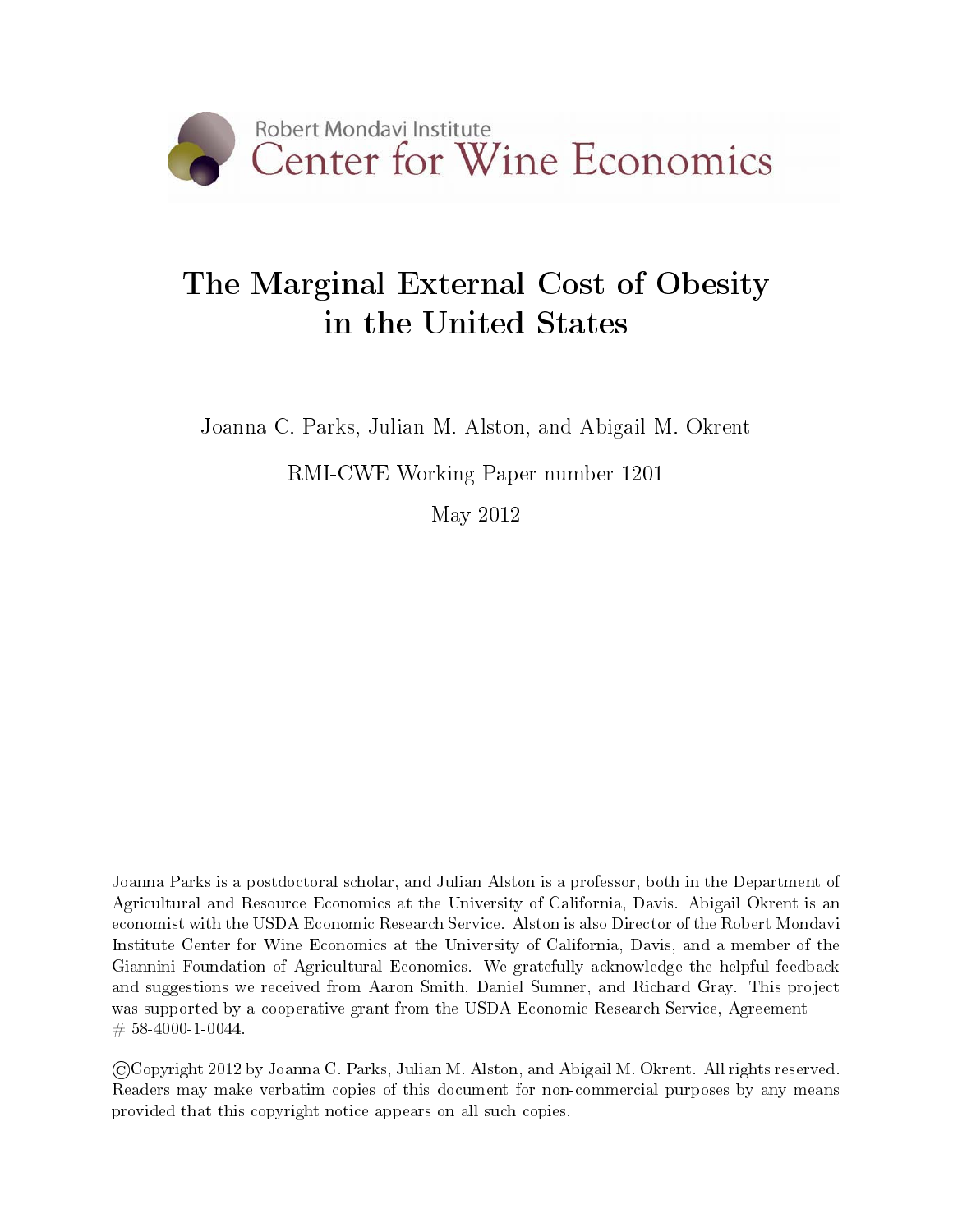#### The Marginal External Cost of Obesity in the United States

#### Abstract

Over the past five decades in the United States both total medical expenditures and the proportion of medical expenditures financed with public funds have increased signicantly. A substantial increase in the prevalence of obesity has contributed to this growth. In this study we measure the external cost of obesity, in the form of publicly funded health-care expenditures, and how this cost changes when the distribution of obesity in the population changes. We use a continuous measure of obesity, BMI, rather than discrete weight categories to represent the distribution of obesity and changes in it. We predict that a 1-unit increase in BMI for every adult in the United States would increase annual public medical expenditures by \$38.7 billion. This estimated public cost equates to an average marginal cost of \$175 per year per adult for a one unit change in BMI for each adult in the U.S. population. Separately, we estimate that if every U.S. adult who is now obese (BMI  $\geq$  30) had a BMI of 25 instead, annual public medical expenditures would decline by \$173.7 billion (in constant 2008\$), or 17.2% of annual public medical expenditures in 2008. Assuming a socially optimal BMI of no more than 25, we estimate that the prevalence of obesity in 2008 resulted in a deadweight loss of \$216.7 billion in 2008.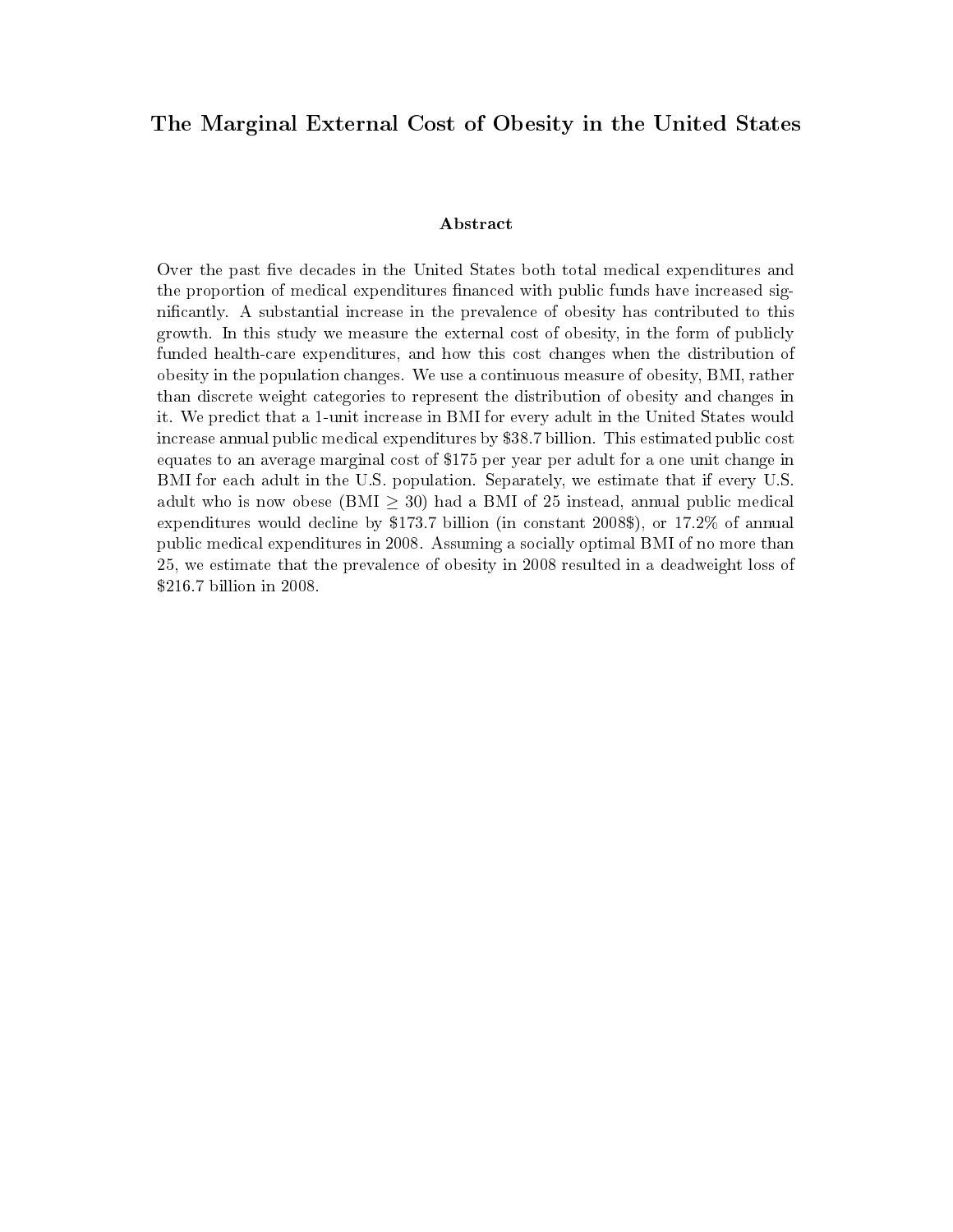#### 1. Introduction

Over the past five decades the prevalence of obesity in the United States has increased signicantly. Between 1960 and 2010 the prevalence of obesity among adults in the United States increased from 13.4% to 35.9% [\(Ogden and Carroll 2010;](#page-24-0) [Flegal et al. 2012\)](#page-23-0). Obesity is associated with increased risk of developing several chronic illnesses (e.g., diabetes, colon cancer, heart disease, stroke and so on) and increases in the direct costs of preventive, diagnostic, and treatment services associated with these chronic diseases [\(Wolf and Colditz](#page-24-1) [1998;](#page-24-1) [Finkelstein et al. 2009;](#page-23-1) [Cawley and Meyerhoefer 2012\)](#page-23-2).

Among many other consequences of obesity, the increase in the prevalence of obesity has contributed to the growth in medical expenditures over the past fifty years. The additional costs are signicant. [Finkelstein et al.](#page-23-1) [\(2009\)](#page-23-1) estimated that the increase in the prevalence of obesity in the United States accounted for  $37\%$  of the rise in inflation-adjusted per capita health-care expenditures between 1998 and 2006. In addition, [Finkelstein et al.](#page-23-1) [\(2009\)](#page-23-1) found that, across all payers, the obese spend \$1,429 more per year on medical services, or roughly 42% more than those of normal weight, and that Medicare and Medicaid financed more than half of the expenditures attributable to obesity. [Wang et al.](#page-24-2) [\(2011\)](#page-24-2) estimated that the direct costs of treating conditions associated with obesity will be \$66 billion greater per year by the year 2030, given the current trends in the prevalence of obesity. More recently, using instrumental variables techniques [Cawley and Meyerhoefer](#page-23-2) [\(2012\)](#page-23-2) estimated that obese individuals spend \$2,741 (in 2005\$) more per year on medical services and that obesity accounted for \$209.7 billion (in 2008\$) or 20.6% of total medical expenditures in 2008.

Policymakers and public health officials have cited these increased costs as rationales for policies aimed at reducing the prevalence of obesity (e.g., White House Task Force 2010, [Levi et al. 2010\)](#page-24-3) but an economic justification for market intervention requires more stringent criteria (e.g., see [Freebairn 2010,](#page-23-3) [Bhattacharya and Sood 2011\)](#page-23-4). Economic rationales for obesity policies could rest on the existence of externalities or other economic distortions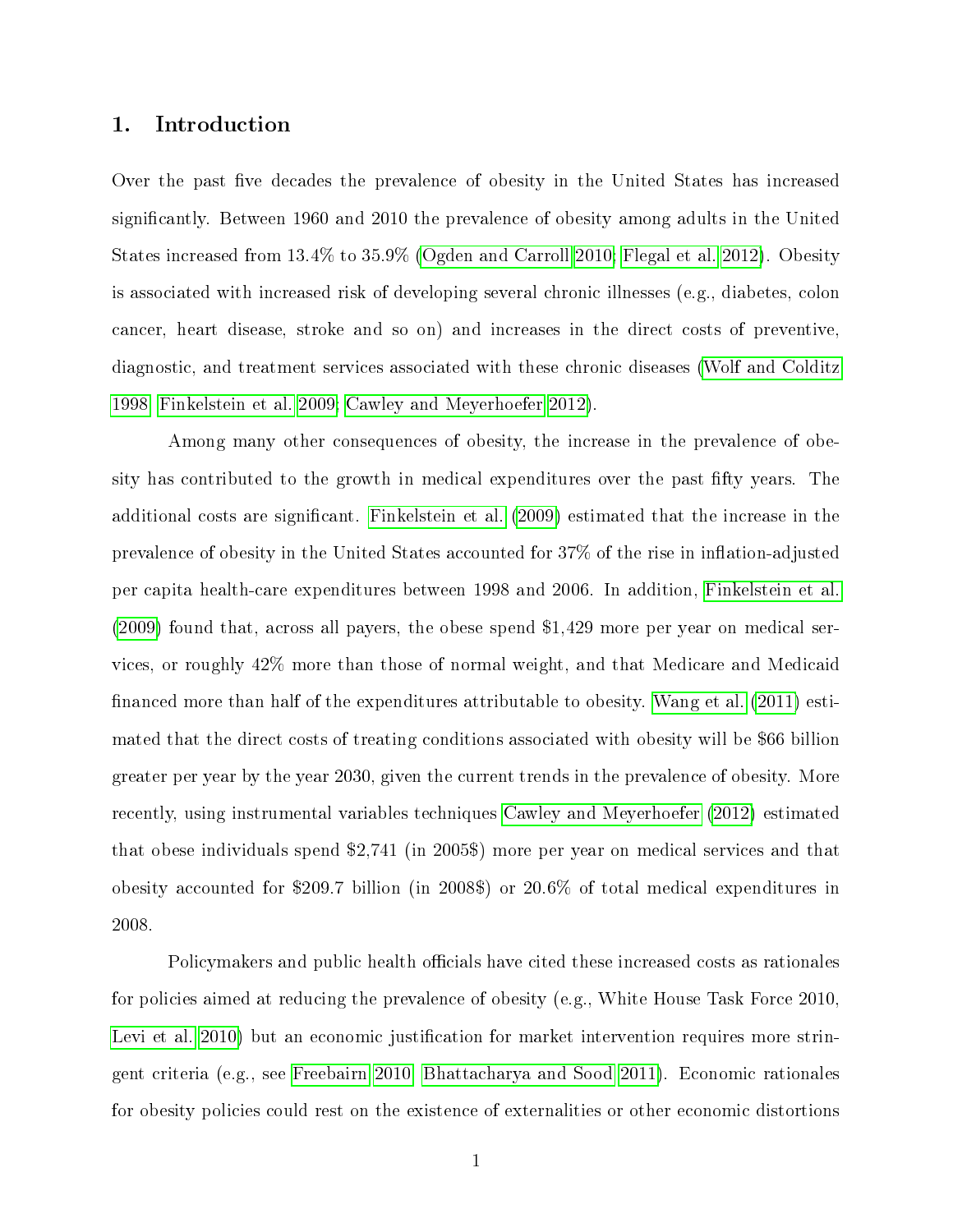that imply that obese individuals do not bear all of the costs of being obese. Little evidence exists as to whether obese individuals impose an externality on the non-obese through private health insurance, but externalities and associated deadweight losses may arise through publicly financed health insurance or other public medical expenditures that offset private health-care costs otherwise borne by individuals, such as expenditures through Medicare and Medicaid. In the first section of the paper, we review the somewhat terse literature on whether obesity is associated with externalities. We propose that a measure of the marginal increase in public-health expenditure associated with a change in obesity prevalence is a useful first-order estimate of both the marginal external cost and the marginal excess burden on the economy, or deadweight loss, arising from excess weight among the population.

The main contribution of this paper is to estimate the marginal increase in publichealth expenditure associated with a change in obesity prevalence, which is of interest in its own right as well as potentially providing information about net social costs. Our approach differs from those used in previous studies in several ways, which we argue enhance the value of our measures. Previous studies that quantified the public health-care costs associated with obesity estimated discrete health-care costs associated with a particular obesity category (i.e., overweight, obese, morbidly obese) using self-reported measures of height, weight, and BMI. This approach will be inaccurate if the public health-care costs associated with obesity vary within each obesity category, individuals misreport their BMI, or both.

In this study, using continuous BMI rather than discrete categories of obesity, we measure the external or publicly funded cost of obesity and estimate the deadweight loss (DWL) associated with the current prevalence of obesity conditional on alternative assump-tions about the socially optimal prevalence of obesity.<sup>[1](#page-3-0)</sup> To our knowledge, we are the first

<span id="page-3-0"></span><sup>&</sup>lt;sup>1</sup>BMI is defined as the ratio of weight (kg) to height-squared  $(m^2)$ . The medical community has broadly recognized that BMI poorly measures an individual's fat content (adiposity) [\(Garn, Leonard, and Hawthorne](#page-24-4) [1986;](#page-24-4) [Smalley et al. 1990;](#page-24-5) [Gallagher et al. 1996;](#page-23-5) [Deurenberg 2001;](#page-23-6) Frankenfield and Becker 2001; [Parks, Smith,](#page-24-6) [and Alston 2011;](#page-24-6) [Prentice 2001\)](#page-24-7). However, because weight and height are easily and cheaply measured, BMI is a popular gauge of adiposity and overall health "even though it is as much a measure of Lean Body Mass as it is a measure of fatness or obesity" [\(Garn, Leonard, and Hawthorne 1986,](#page-24-4) p. 997). As a result, the association between obesity and adverse health outcomes is often represented as the association between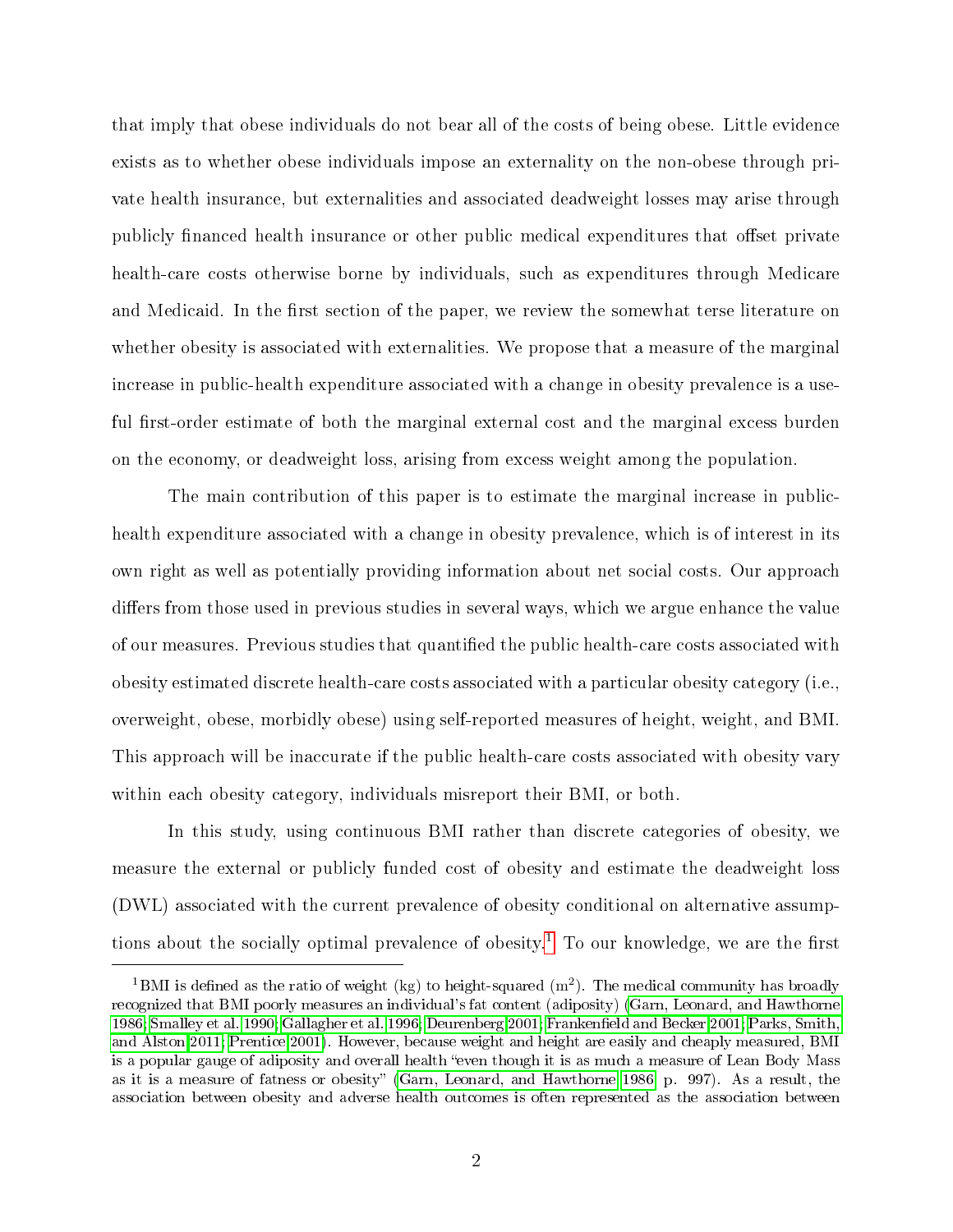researchers to quantify and estimate the DWL associated with excess obesity and publicly funded health-care. We find that the expected increase in public medical expenditures for an increase in obesity depends on the degree of obesity.<sup>[2](#page-4-0)</sup> Consequently, as we also demonstrate, the estimated fraction of public medical expenditures attributable to obesity, and thus the public cost of obesity, is sensitive to the definition of the counterfactual weight scenario used in the calculation—the ideal weight or BMI we assume obese individuals would have in the counterfactual scenario. We also control for smoking status, which some previous estimates have not taken into account, an omission that may have biased the estimated effects of obesity on health expenditures.

We estimate that a 1-unit increase in BMI for every adult in the United States would increase annual public medical expenditures (i.e., direct medical costs) by \$38.7 billion; an average marginal cost of \$175 per year per unit of BMI for each adult in the United States. We further estimate that if every adult who is currently obese (BMI  $\geq$  30) had a BMI of 25 instead, then annual public medical expenditures would be reduced by \$173.7 billion (in constant 2008\$). This estimate implies that obesity accounted for 17.2% of annual public medical expenditures in 2008. Using the same results, if we assume further that a BMI of 25 represents the social optimum in the sense that the marginal social benefit associated with behavior giving rise to obesity equals the marginal social cost, we predict that U.S. adults classified as obese in 2008 imposed a net social cost, or deadweight loss of \$203.6 billion in 2008. Using data from the National Health Expenditure Accounts, [Finkelstein et al.](#page-23-1) [\(2009\)](#page-23-1) estimated that obesity accounted for \$61.8 million in Medicaid and Medicare, the two largest components of public medical expenditures (see Exhibit 4 in [Finkelstein et al. 2009\)](#page-23-1). Our estimates imply a significantly larger publicly financed cost of obesity mainly because we allow for non-linearities in the relationship between BMI and medical expenditures.

BMI and health outcomes.

<span id="page-4-0"></span><sup>&</sup>lt;sup>2</sup>Public medical care costs differ substantially among obese individuals ( $BMI > 30$ ) even within a relatively close range (e.g., between an individual with a BMI of 30 and an individual with a BMI of 34).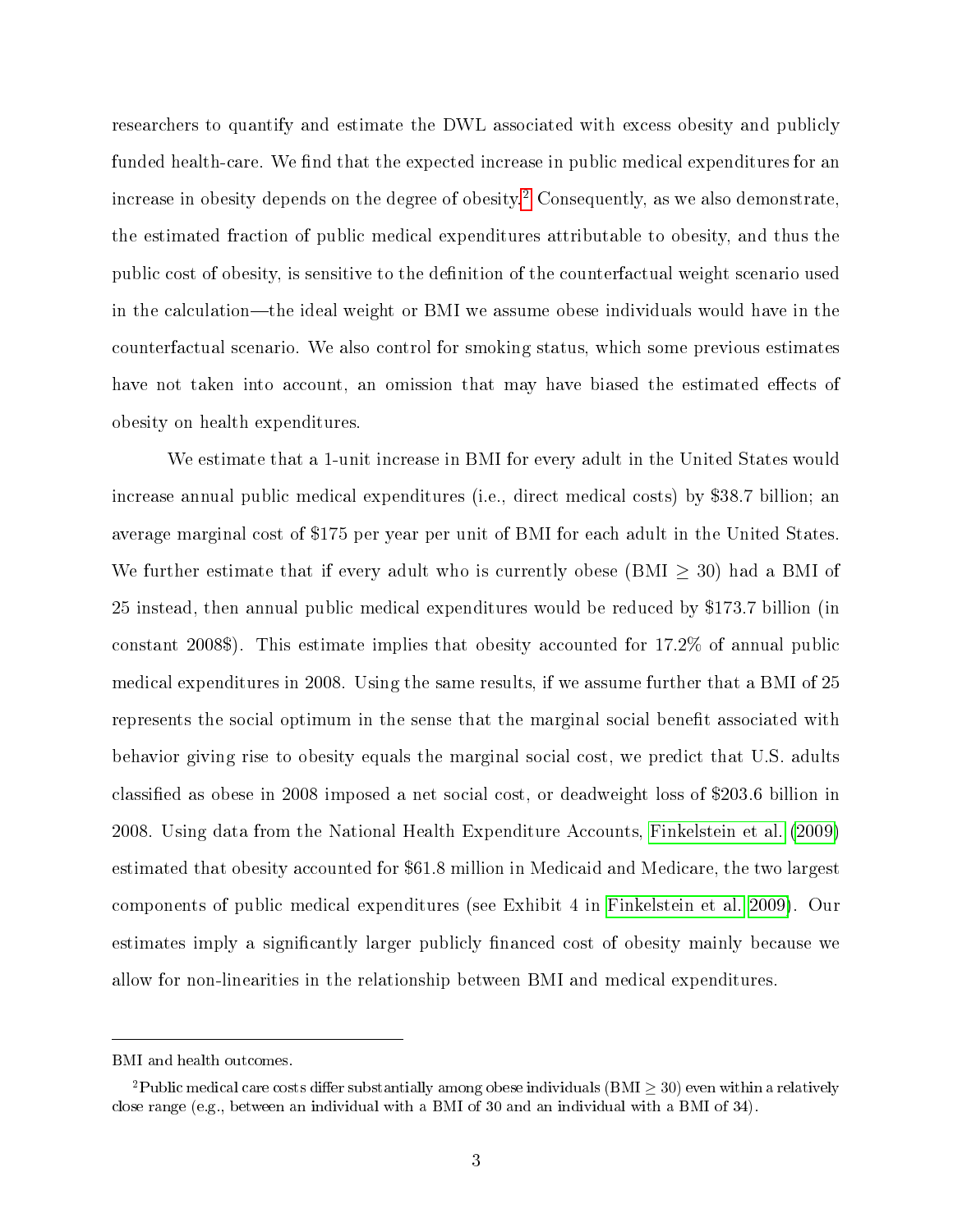#### 2. Background and Motivation

Total medical expenditures have steadily increased over the past 50 years, reaching \$2.5 trillion in 2009, nearly 18 percent of gross domestic product (GDP) in that year [\(Centers for](#page-23-8) [Medicare and Medicaid Services 2011\)](#page-23-8). As illustrated in Figure 1, publicly funded healthcare expenditures have increased as a share of total medical expenditures (measured in constant 2008\$) since the Social Security Act of 1965 created the Medicare and Medicaid programs. Federal, state and local funds financed  $44\%$  of total health-care expenditures in 2009, and represented  $48\%$  (= 2,468.3/5,144.0) of total government expenditures. In 2008, publicly funded medical expenditures totaled \$1,010.8 billion (in constant 2008\$) (Centers for Medicare and Medicaid Services 2011, Office of Management and Budget 2010, p. 343).

[Figure 1. Public Share of Total U.S. Medical Expenditures, 1960-2009]

#### 2.1 Rationales for Intervention

As Figure 2 illustrates, obese individuals incur higher medical costs than those classified as being of normal weight (with a BMI of  $18.5-25$ ) or overweight (with a BMI of  $25-30$  $25-30$  $25-30$ ).<sup>3</sup> In Figure 3 we show that the relationship between BMI and public medical expenditures is not linear. In range of BMI classified as overweight or obese, the marginal increase in public medical expenditure increases as BMI increases. The existence of large social costs of obesity alone does not justify an intervention by the government [\(Philipson and Posner 2003;](#page-24-8) [Cawley](#page-23-9) [2004\)](#page-23-9). Economic rationales for policies aimed at reducing obesity could rest on the existence of externalities or other economic distortions that imply obese individuals do not bear all of the costs of being obese. For instance, hospitals need special equipment to accommodate heavier people. Unless hospitals charge prices for services that reflect individual costs, all patients will face higher prices for medical procedures to compensate for the costs of the special equipment, and these costs will be shared without compensation. Health-care systems

<span id="page-5-0"></span><sup>&</sup>lt;sup>3</sup>Individuals classified as Obese I, II, and III have BMIs of 30-35, 35-40, and  $\geq$ 40, respectively.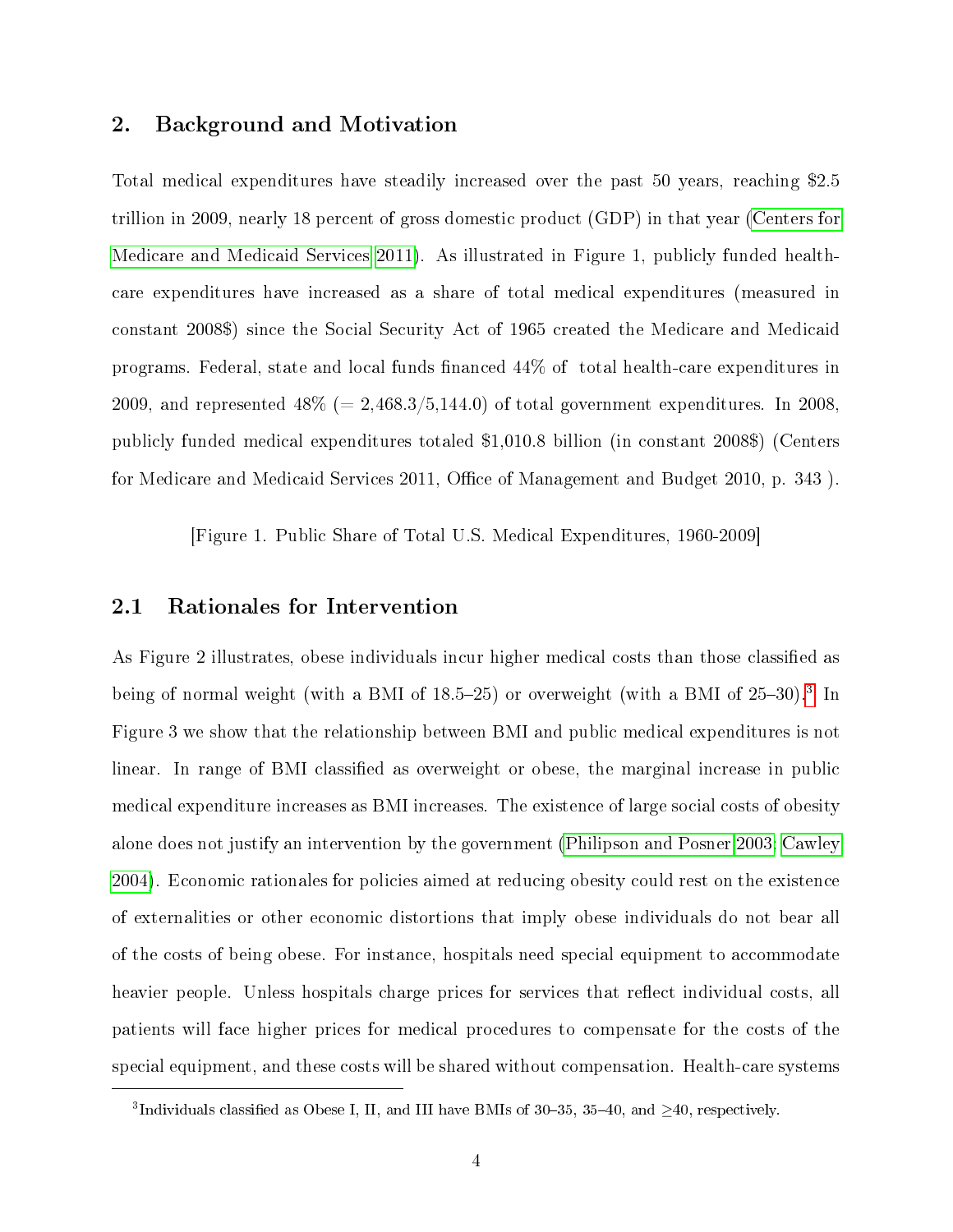that pool costs, both through private insurance and through Medicare and Medicaid, have the greatest potential for externalities. However, such cost pooling alone might not involve signicant distortions in behavior or in total costs of obesity, and therefore it might not justify intervention by the government on economic efficiency grounds.

[Figure 2. Annual Medical Expenditures by Weight Category, MEPS 2007-2008]

### [Figure 3. Kernal Estimate of Annual Public Medical Expenditures as a function of BMI, MEPS 2007-2008]

To date, the evidence for the existence of externalities caused by obesity has been mixed. [Cawley and Meyerhoefer](#page-23-2) [\(2012\)](#page-23-2) found evidence that obesity imposes externalities on individuals in private and public insurance pools, raising third-party medical expenditures by \$2,418 per year (in 2005\$), accounting for 88% of the effect of obesity on total annual medical expenditures per person (\$2,741). Conversely, however, [Bhattacharya and Sood](#page-23-4) [\(2011\)](#page-23-4) found little evidence of moral hazard in the market for health insurance, whereby the pooling of the costs of obesity may motivate changes in behavior that result in greater social costs of obesity. Furthermore, [Bhattacharya and Sood](#page-23-4) [\(2011\)](#page-23-4) found that employers pass on the incremental health-care costs associated with obesity to obese workers that have employer-sponsored health insurance by decreasing their cash wages.

[Freebairn](#page-23-3) [\(2010\)](#page-23-3) proposed two other sources of spillover effects of obesity that could justify government intervention. First, the government pays for some health-care costs, and the use of general taxation measures to raise revenues to finance such expenditures entails deadweight losses (mainly from distortions in the labor market) such that the marginal social cost per dollar of government spending is greater than one dollar. [Ballard and Fullerton](#page-23-10) [\(1992\)](#page-23-10) estimated the marginal social cost of public funds in the United States as either \$1.07 and \$1.25 depending on whether compensation is assumed. Therefore, an obesity externality exists when public funds pay for the higher costs of medical care associated with obesity, even in the absence of "moral hazard" whereby the subsidy induces individuals to gain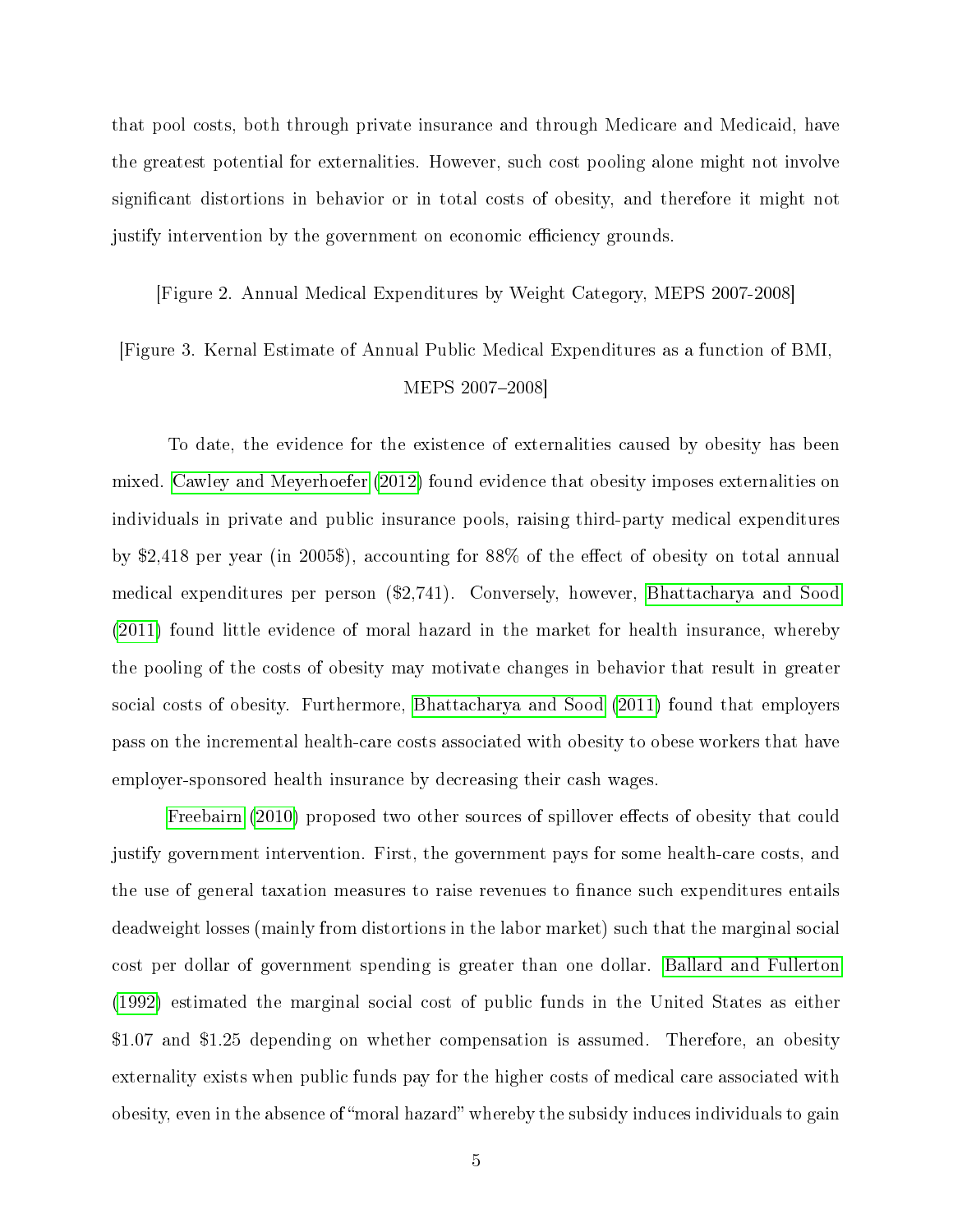weight. Second, the obese are less productive than lean people, and lose more days to illness, and consequently they contribute less in income taxation to the total pool of government revenue available for spending on public goods. For the most part the analysis that follows sets aside these other sources of spillover effects and focuses on the more conventional form of externality.

#### 2.2 Costs of Obesity for a Representative Individual

Figure 4 illustrates the marginal external cost (MEC) or externality that arises when the marginal private cost  $(MPC)$  of obesity differs from the marginal social cost  $(MSC)$ , as happens when public funds pay for a portion of the medical costs attributable to obesity. The MSC of obesity is the expected change in total medical expenditures (private expenditures plus public expenditures) plus the change in total private non-pecuniary costs for a one-unit increase in obesity at given degree of obesity. In this analysis we can think of obesity as measured by body weight or BMI. Since public medical expenditures represent the difference between total and private costs, the public medical expenditures associated with obesity can be used as a measure of the external costs of obesity; albeit a lower-bound measure if obesity entails any other negative externalities of the types mentioned by [Freebairn](#page-23-3) [\(2010\)](#page-23-3) and others (e.g., [Trogdon et al. 2008\)](#page-24-9).

[Figure 4. Marginal Social Costs and Marginal Private Costs of Obesity]

Individuals perceive a marginal private cost of P and society pays a marginal social cost of P', with the difference  $(MEC(Q) = P' - P = e)$  borne by taxpayers. As shown in Figure 4, presuming some response by individuals to the shifted incidence of the costs compared with a world with  $MEC = 0$ , the fact that some costs are borne by others results in additional obesity (i.e.,  $Q$  rather than  $Q^{\star}$ ). The associated total external cost (EC) for this individual is represented by the trapezoidal area,  $B+C$ , of which area C represents the additional amount of public expenditure incurred because the individual has obesity Q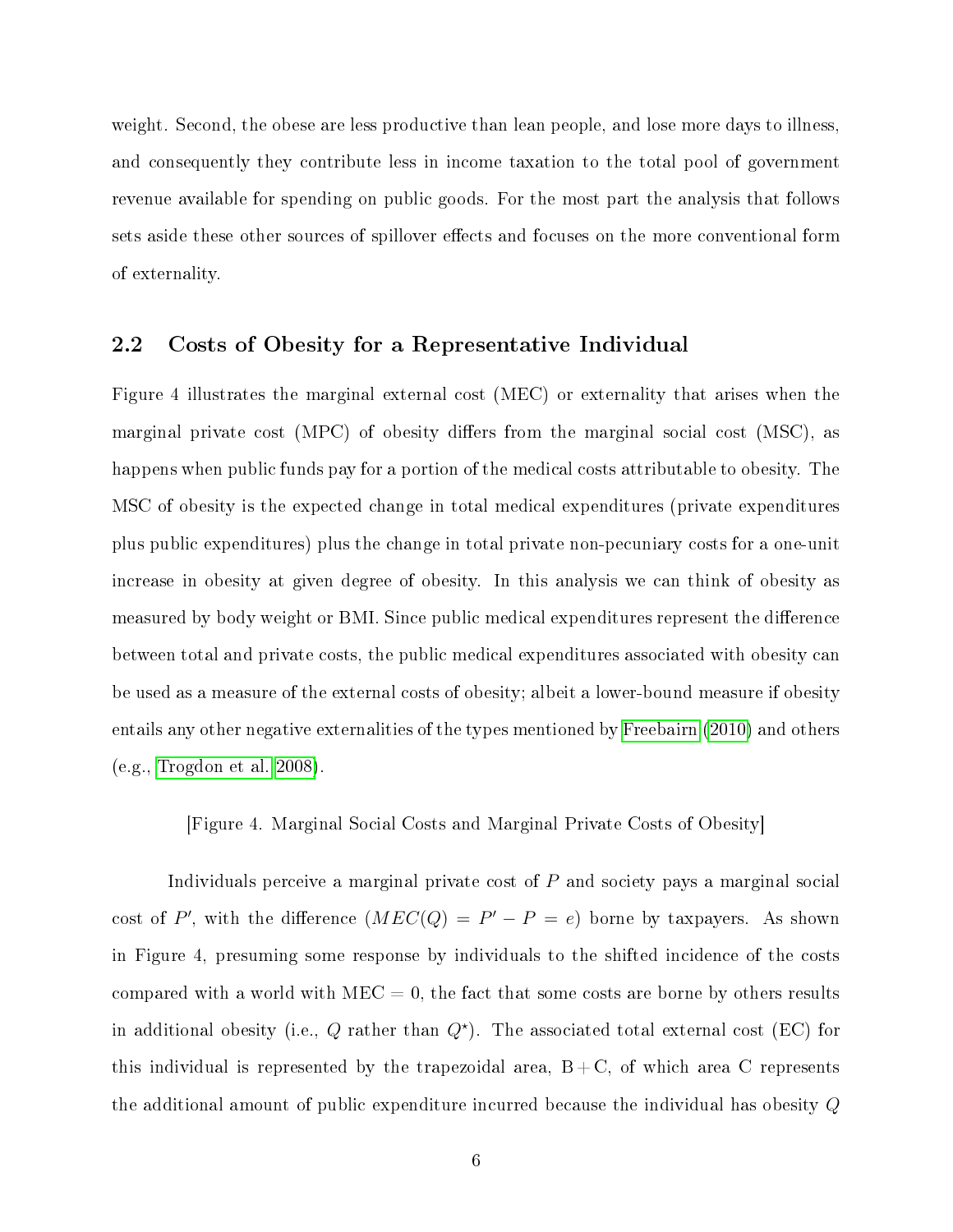rather than  $Q^*$ . This additional external cost (i.e., additional public health-care cost) can be measured as

Area 
$$
C = EC(Q) - EC(Q^*) \approx e(Q - Q^*) - 0.5(e - e^*)(Q - Q^*),
$$
 (1)

where  $MEC(Q^*) = e^*$  is the external cost at the socially optimal weight.

The corresponding deadweight loss (DWL) associated with obesity prevalence Q is represented by the triangle, A, which has an area equal to

Area 
$$
A = DWL \approx 0.5(P' - P)(Q - Q^*) = 0.5 e(Q - Q^*)
$$
. (2)

As can be seen in Figure 4, at  $Q$  the marginal DWL for an increase in obesity is approximately equal to e, the corresponding  $MEC(Q)$ . The total excess external cost associated with excess obesity is the sum of area C over all individuals, and the total DWL is the sum of area A over all individuals.

#### 2.3 Previous Estimates

Several studies have attempted to quantify the fraction of medical expenditures attributable to obesity. Using the prevalence approach [Colditz](#page-23-11) [\(1992\)](#page-23-11) estimated a combined indirect and direct economic cost of obesity of \$39.3 billion in 1986. This translated to 5.5% of the total cost of illness in 1986. [Colditz](#page-23-11) [\(1992\)](#page-23-11) attributed the second-largest share of the total cost of obesity in 1986, \$11.3 billion, to non-insulin-dependent diabetes mellitus (i.e., type 2 diabetes). [Wolf and Colditz](#page-24-1) [\(1998\)](#page-24-1) estimated that obesity accounted for \$52 billion of the direct costs of health care in 1995 (or 5.7% of total health-care costs in the United States).

[Allison et al.](#page-23-12) [\(1999\)](#page-23-12) argued that the estimates of [Wolf and Colditz](#page-24-1) [\(1998\)](#page-24-1), and similar estimates based on the prevalence approach, overstate the actual direct costs of obesity because they do not account for the increased death rate among obese people. [Allison et al.](#page-23-12) [\(1999\)](#page-23-12) adjusted the costs for differential mortality rates of obese and non-obese individuals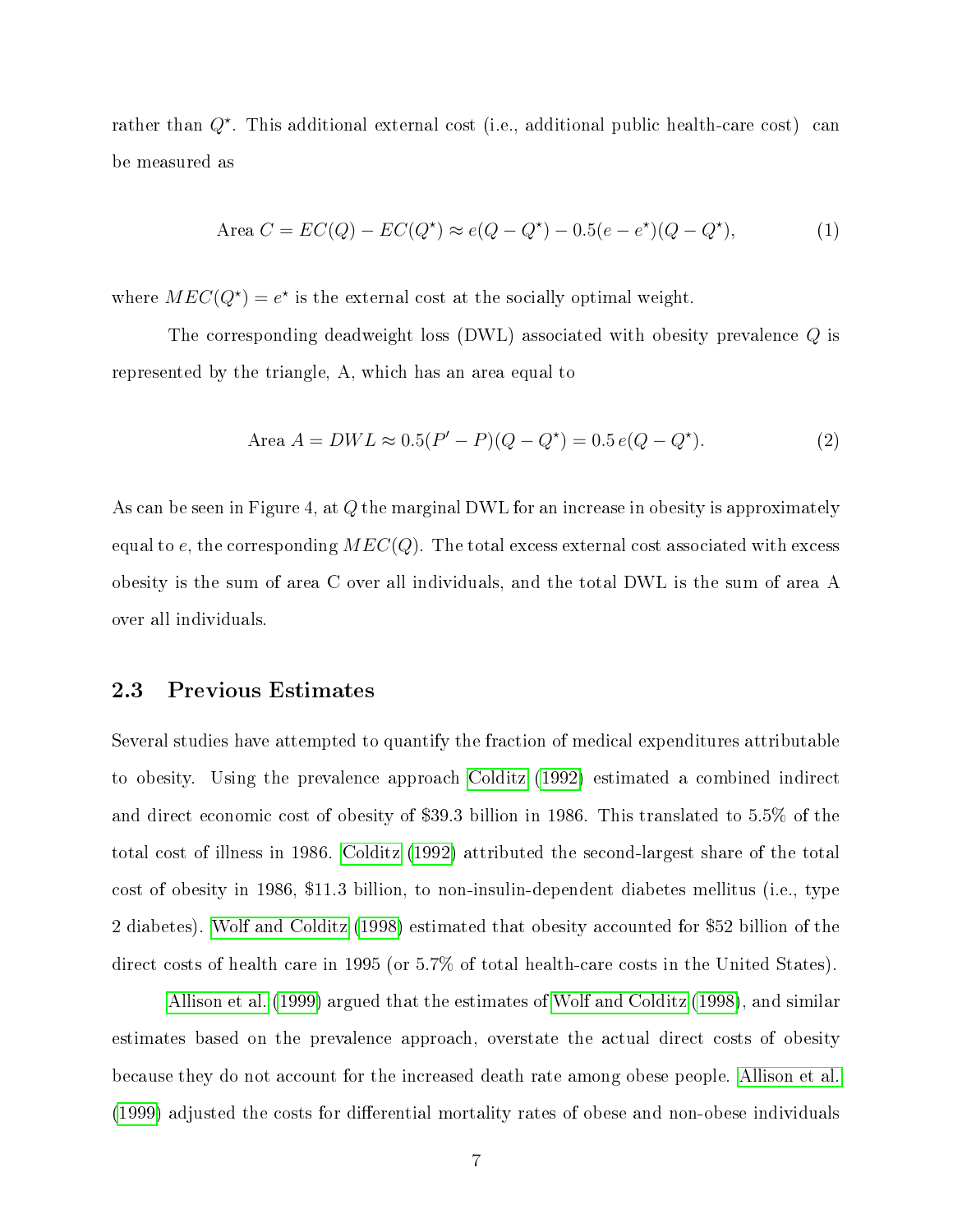and found costs attributable to obesity to be 25% lower over a lifetime, such that the estimate of direct health-care costs of obesity was closer to 4.3% of total health-care expenditures in the United States.

In estimating the health-care cost attributable to obesity it is important to take account of other risk factors that are correlated with obesity. For example, while sedentary lifestyles contribute to the prevalence of obesity, time spent in sedentary activities represents an independent risk factor for cardiovascular disease, metabolic dysfunction, type two diabetes, and some cancers [\(Colditz 1999;](#page-23-13) [Tremblay et al. 2010\)](#page-24-10).<sup>[4](#page-9-0)</sup>

Recent studies have used two- and four-part econometric models to estimate the health-care costs attributable to obesity by insurance type.<sup>[5](#page-9-1)</sup> [Finkelstein, Fiebelkorn, and](#page-23-14) [Wang](#page-23-14) [\(2003\)](#page-23-14) found that health-care expenditures attributable to overweight and obesity accounted for 9.1% of total annual U.S. medical expenditures in 1998 (\$51.5 billion) and approximately half of these expenditures were paid for by Medicare and Medicaid. [Finkel](#page-23-1)[stein et al.](#page-23-1) [\(2009\)](#page-23-1) estimated the direct economic cost of overweight and obesity to be \$78.5 billion (9 percent of U.S. medical expenditures) in 1998, and up to \$147 billion in 2008, attributing 8.5% and 11.8% of spending on Medicare and Medicaid to obesity, respectively. [Tucker et al.](#page-24-11) [\(2006\)](#page-24-11) demonstrated a positive relationship between overall medical spending and BMI, controlling for the effect of increased BMI on life expectancy, with differences in this relationship dependent on gender and race. [Cawley and Meyerhoefer](#page-23-2) [\(2012\)](#page-23-2) noted that estimates of the health-care costs of obesity such as those of [Finkelstein et al.](#page-23-1) [\(2009\)](#page-23-1) represent a correlation between obesity and health-care costs rather than a causal effect of obesity on health-care spending and that the estimated relationship could be either an upward- or downward-biased estimate of the causal link. Using instrumental variables techniques they estimated an annual cost of treating obesity of \$168.4 billion (in 2005 dollars), or 16.5% of

<span id="page-9-0"></span><sup>4</sup>[Colditz](#page-23-11) [\(1992\)](#page-23-11) estimated that the annual direct medical cost attributable to physical inactivity in the United States in 1995 reached at least \$24.3 billion, and possibly as much as \$37.2 billion, assuming a higher prevalence of inactivity among adults.

<span id="page-9-1"></span> $5$ These estimates do not reflect the indirect costs associated with lost wages and forgone earnings because of heightened morbidity and mortality, and therefore they may understate the total economic cost.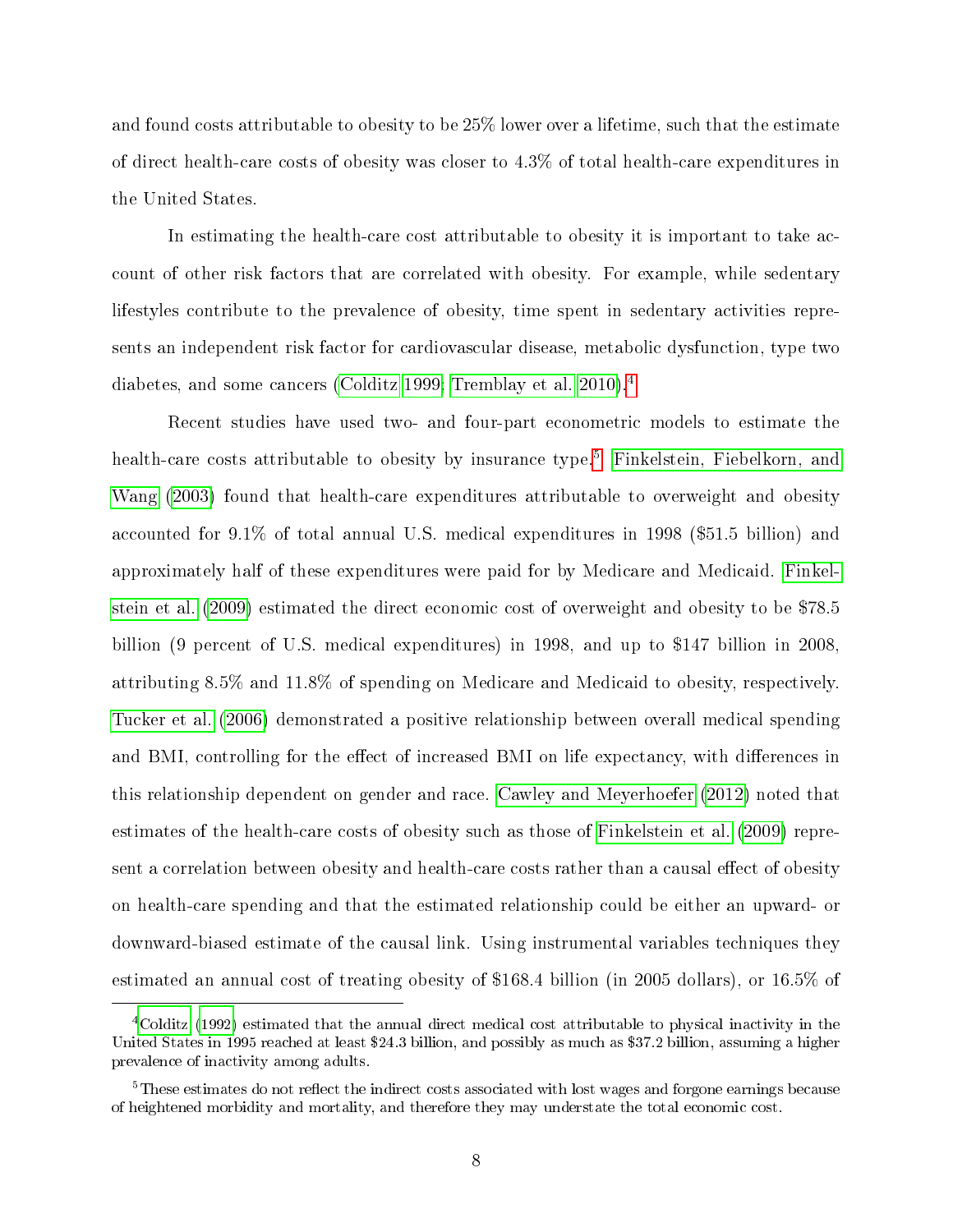national spending on medical care.

Few studies have estimated the marginal impact of an increase in BMI or body weight on medical care costs. [Pronk et al.](#page-24-12) [\(1999\)](#page-24-12) used a two-part model and estimated that a oneunit increase in BMI yielded an \$11 increase in median health expenditure over 18 months for a random sample drawn from population of individuals 40 years and older enrolled in a Minnesota health plan. [Cawley and Meyerhoefer](#page-23-2) [\(2012\)](#page-23-2) found that a one-unit increase in BMI for one person increased annual medical expenditures by public and private insurers by \$149 in 2005 dollars for adults with children in the United States. The estimates from both of these studies do not represent the entire U.S. population. An important distinction between our estimates and those from these other studies is that we can generalize our results to the entire U.S. population and we estimate the effect of changes in body weight on publicly funded health-care expenditures.

#### 3. Data

We employ data from the 2007 and 2008 waves of the Medical Expenditure Panel Survey (MEPS). The combined MEPS 2007-2008 sample is representative of the U.S. population of 216,620,093 individuals, and 12,779 of the 42,511 combined MEPS 2007 and 2008 survey respondents had positive public health expenditures and feasible BMI values.<sup>[6](#page-10-0)</sup> We calculate public medical expenditures in constant 2008 dollars as the sum of medical payments by Medicaid, Medicare, other Federal, other public agencies, Veterans Affairs, TRICARE, and other state and local agencies.<sup>[7](#page-10-1)</sup> We use a two-part model to predict the effect of a hypothetical increase in obesity on medical expenditures by individuals with different BMIs. However, to extrapolate from these estimates to the entire population we require information on total annual public expenditures for the entire United States. Therefore we use data on total

<span id="page-10-0"></span><sup>&</sup>lt;sup>6</sup>We excluded individuals whose self-reported height and weight implied they had a BMI  $\geq$ 100.

<span id="page-10-1"></span><sup>&</sup>lt;sup>7</sup>We deflated the 2007 expenditures using the CPI from the Bureau of Labor Statistics.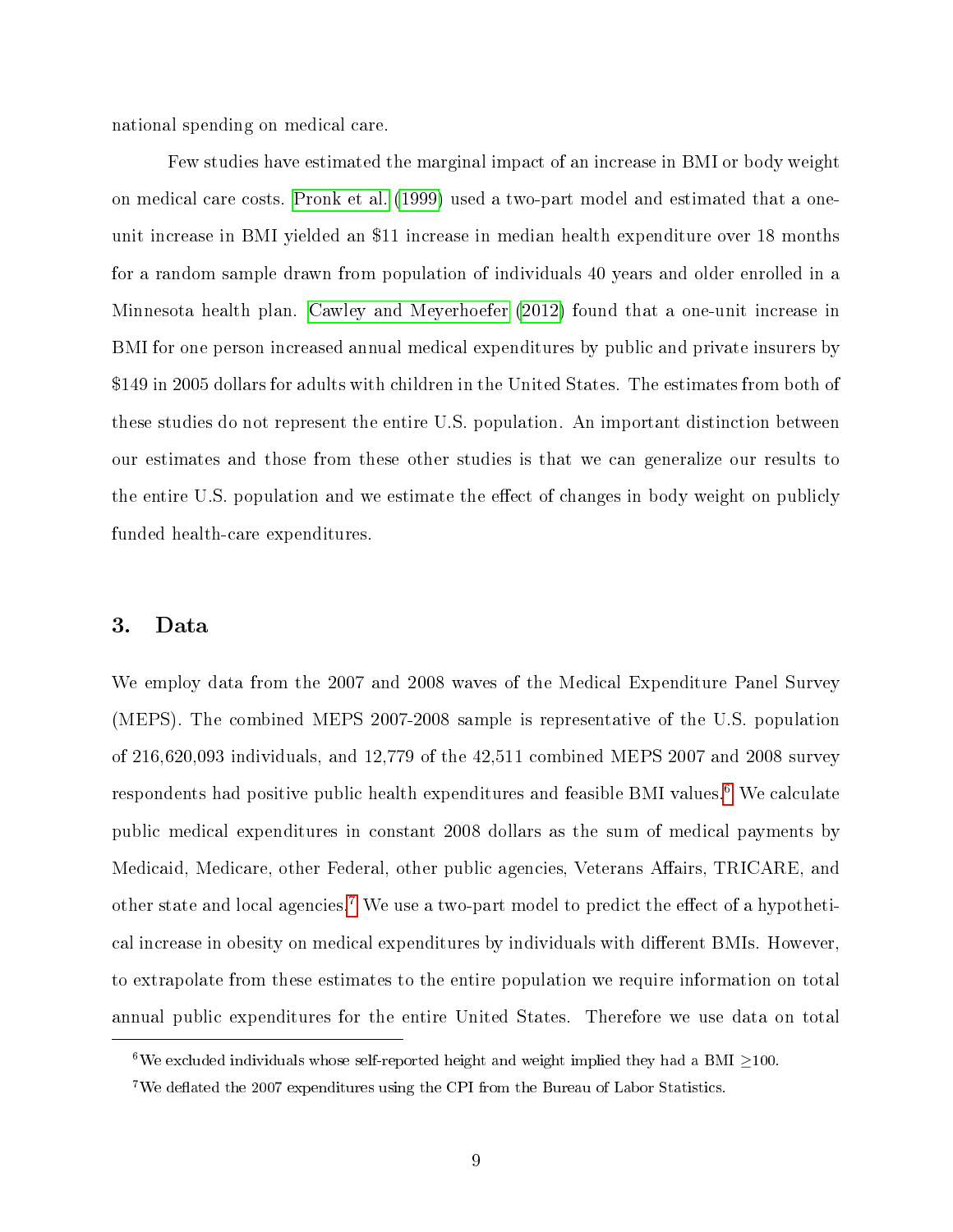annual national health expenditures from the Center for Medicare and Medicaid Services (CMS) to calculate the total national public medical expenditures attributable to obesity.

To calculate the population prevalence of obesity based on measured body weight and height we use data from the 2007-2008 National Health and Nutrition Examination Survey (NHANES). We also use the NHANES data to account for bias in the self-reported BMIs in MEPS. Table 1 contains summary statistics describing the MEPS and NHANES 2007-2008 data. The two samples contain respondents with similar average ages, and percentages in the categories for females, smokers, and black. As we would expect, given that respondents selfreported BMI in MEPS and had their BMI measured in NHANES, the NHANES sample had a higher average BMI than the MEPS sample, 28.5 versus 27.5. The NHANES respondents had significantly lower average income-to-poverty ratios than the MEPS respondents. Table 2 compares total and public medical expenditures by obesity status from MEPS 2007-2008 for individuals who had positive total or public medical expenditures. Given positive medical expenditures, compared with the non-obese, obese individuals had signicantly higher total and public health-care expenditures.

[Table 1. Summary Statistics, MEPS and NHANES 2007-2008]

[Table 2. Annual Medical Expenditures by Obesity Status, MEPS 2007-2008]

#### 4. A Model of Individual Health Expenditure

In this section we describe how we estimate the change in the marginal external cost (MEC) of obesity, as measured by public medical expenditures, associated with a change in obesity in an individual, as measured by BMI.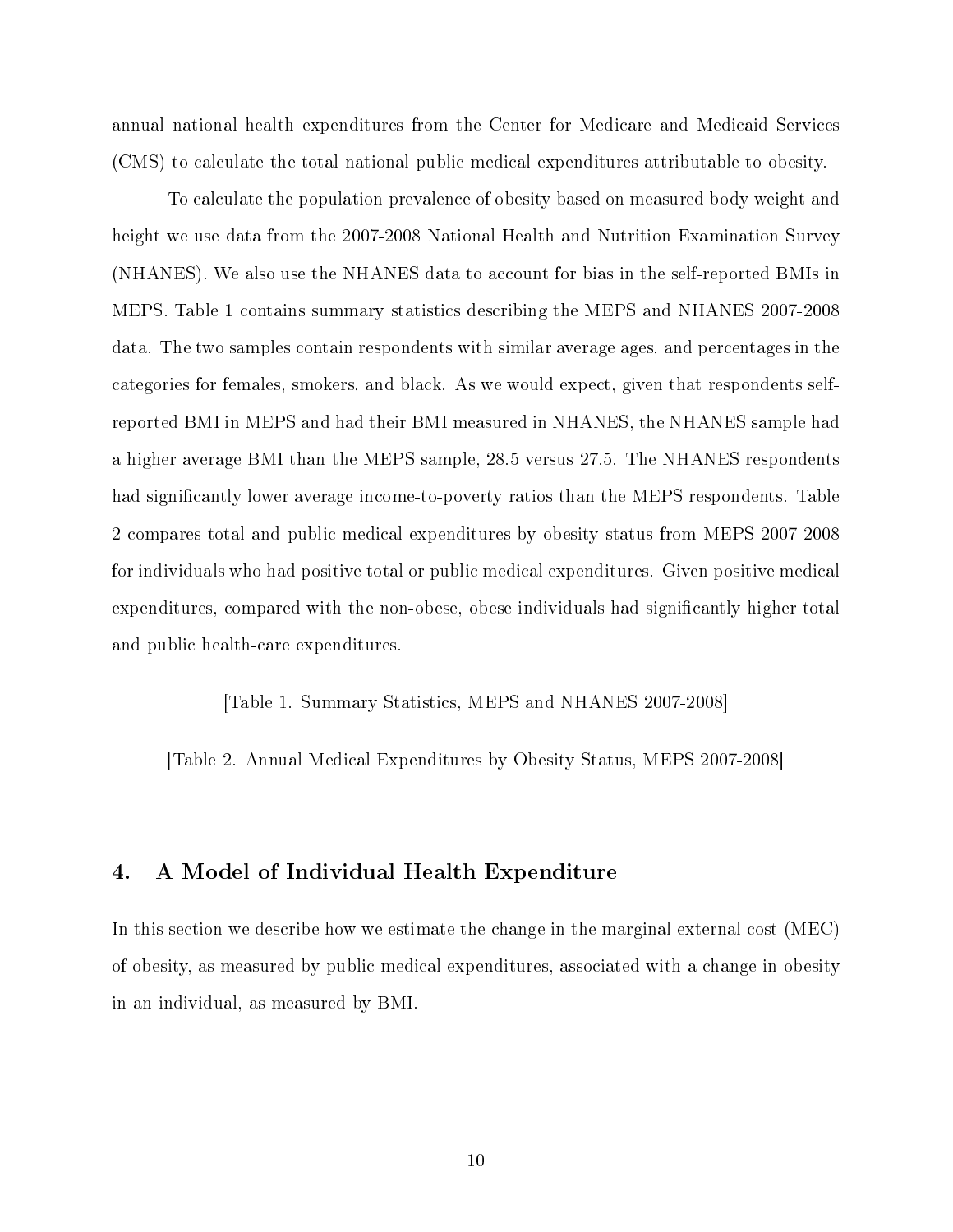#### 4.1 Conceptual Model of Individual Expenditure

Public medical expenditures for an individual (i)  $(EC_i)$  depend on many factors including, but not limited to, race, age, gender, education, and income (all contained in  $X$ ), as well as body weight  $(w)$ , as shown in the following equation:

$$
EC_i = g(w_i, X_i, \varepsilon_i). \tag{3}
$$

Therefore,

$$
MEC_i = \frac{\partial EC_i}{\partial w_i} = \frac{\partial g(w_i, X_i, \varepsilon_i)}{\partial w_i},\tag{4}
$$

describes the marginal effect of a one-unit change in body weight on public medical expenditures. We expect that  $\frac{\partial EC}{\partial w} > 0$  for overweight or obese individuals and  $\frac{\partial^2 EC}{\partial w \partial x} \neq 0$ , that is, we expect that the marginal cost of an additional unit of body weight increases with increases in body weight, and this impact can change with changes in the values of other covariates. Equation (5) represents the total expected public medical expenditures for a population of individuals with body weight distribution  $f(w)$ , and public medical expenditure as a function of body weight and other factors described by  $g(w, X, \varepsilon)$ :

$$
E(EC) = \iint f(w)g(w, X)dw\,dX.
$$
 (5)

If the distribution of body weight changes such that  $f'(w)$  now represents the distribution, then Equation (6) represents the expected change in the total public medical expenditure:

$$
\Delta E(EC) = E(EC') - E(EC) = \iint f'(w)g(w|X)dw dX - \iint f(w)g(w|X)dw dX.
$$
 (6)

In a given year an individual may have zero public medical expenditures, censoring the data at \$0, and implying that  $EC$  is a latent variable that we incompletely observe. To address this aspect, we can estimate a two-stage or two-part model of public medical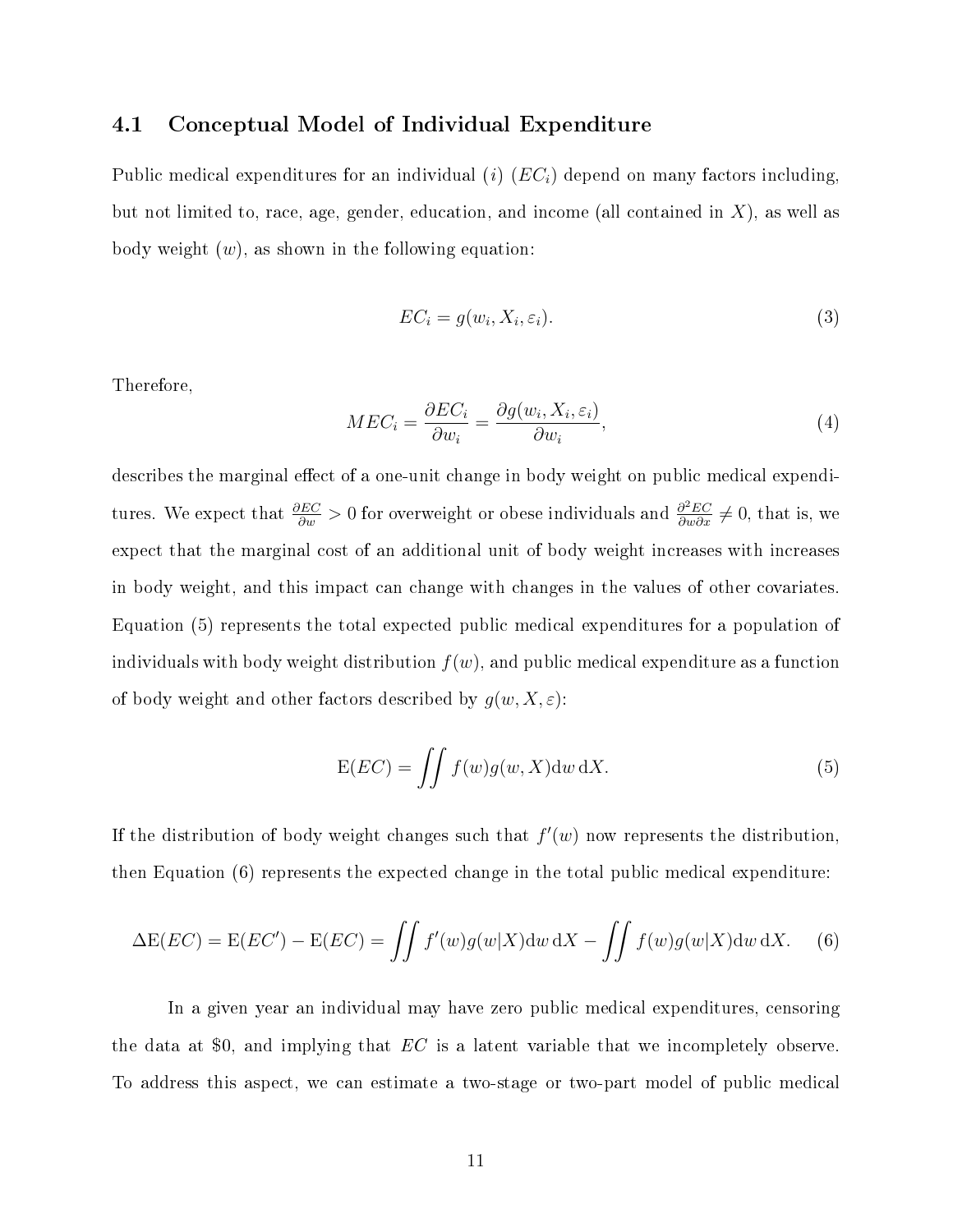expenditures [\(Cameron and Trivedi 2005,](#page-23-15) pp.  $545-546$ ). In the first stage of the procedure we estimate the probability that public medical expenditures are positive given the characteristics of the individual, that is:

$$
Pr(\mathbf{d}_i = 1 | X_{1,i}) = \Phi(X'_{1,i} \beta_1), \tag{7}
$$

where  $d_i = 1$  if  $EC_i > 0$ , and zero otherwise. In this equation the vector  $X_1$  includes information on gender, race, education, smoking status, income, and age. In the second stage of the model we estimate a log-linear model of individual public medical expenditures, EC, as a function of BMI and other individual characteristics for these individuals having positive public medical expenditures, that is:

$$
\ln(EC_i|\mathbf{d}_i=1, X_{2,i}) = X'_{2,i}\beta_2 + \mathbf{v}_i.
$$
\n(8)

#### 4.2 Two-Stage Model Estimates

In the first stage we estimate a probit model of public medical expenditures as a function of BMI, the square of BMI, age, the square of age, race, income relative to the federal poverty line, and gender. In the second stage we model the natural logarithm of public medical expenditures as a function of the same set of regressors. We use the results from the firststage probit model in Table 3 and the results from second-stage log-linear model in column 4 of Table 4 to calculate the unconditional marginal effects of the explanatory variables on annual public medical expenditures and to predict public medical expenditures.<sup>[8](#page-13-0)</sup> We cannot

<span id="page-13-0"></span><sup>8</sup>We also estimated the second stage of the model with the values of BMI adjusted for misreporting, as in [Cawley](#page-23-9) [\(2004\)](#page-23-9). To calculate the adjusted BMIs, first, using the NHANES 2007-2008 data, we estimated the relationship between measured BMI and self-reported BMI holding race, gender, age, smoking status, and education constant. Second, we used the coefficients from that model to predict the actual BMIs for individuals in the MEPS. The coefficients on the regressors were not statistically significantly different, therefore we use the self-reported BMI in MEPS throughout the analysis.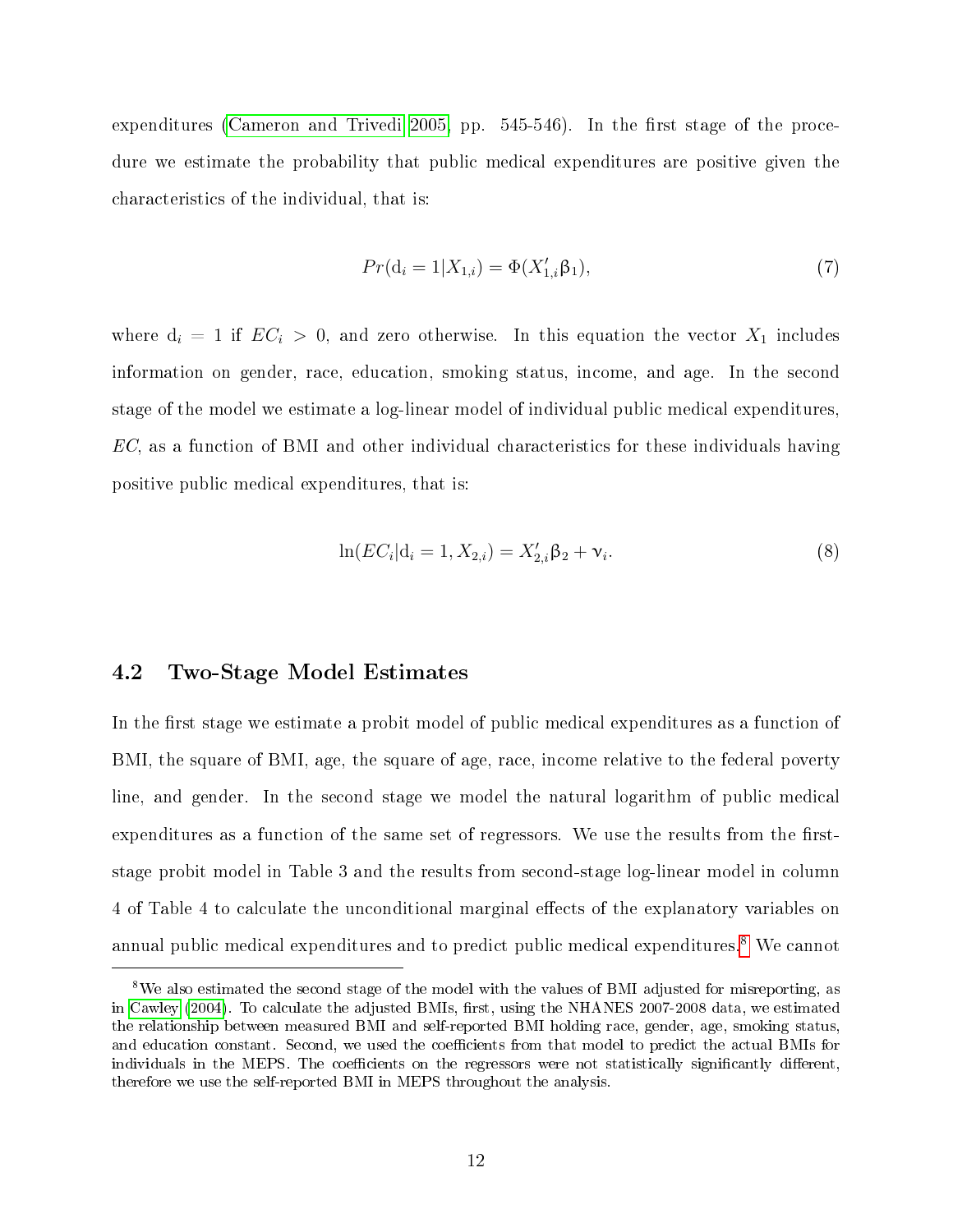produce national estimates of the total public cost and DWL of excess obesity for United States using the instrumental variables techniques used by [Cawley and Meyerhoefer](#page-23-2) [\(2012\)](#page-23-2).<sup>[9](#page-14-0)</sup> If anything, the estimates produced by [Cawley and Meyerhoefer](#page-23-2) [\(2012\)](#page-23-2) suggest that our estimates are conservative and that the causal impact is likely to be even larger.

The estimated coefficients from the first-stage probit model imply the marginal effects (all evaluated at the mean) reported in Table 3. The first-stage results suggest that a one-unit increase in BMI (from 28.1 to 29.1) raises the likelihood that an individual has any publicly funded health-care expenditures by  $0.7 (= 0.005 + 2[0.00004]28.1)$  percentage points. They also imply that a one-year increase in age (from 46.4 to 47.4 years) raises the likelihood that an individual has any publicly funded health-care expenditures by 1.3  $(=-0.04+2[0.001]46.5)$  percentage points. Similarly, compared with men, women have a 6.7 percentage point greater probability of having had any publicly funded medical expenditures over the previous year; and, compared with whites, black individuals have a 5.7 percentage point greater probability. Our results suggest that the probability of positive public medical expenditures will decline 2.5 percentage points for a one-unit increase in income relative to the federal poverty line (i.e., from 4.2 to 5.2) and will be 5.8 percentage points lower for those with a bachelor's degree or higher, compared with others without these tertiary qualifications.

#### [Table 3. Public Medical Expenditures: First-Stage marginal Effects]

The second-stage results (see Table 4) imply that that total public medical expenditures are 7.4% greater for women compared with men, and 2.7% greater for blacks compared with whites, given that they have positive public medical expenditures. The model suggests that a one-unit increase in BMI results in a  $100(-0.032 + 2[0.00102]BMI)$  =

<span id="page-14-0"></span> $9T<sub>9</sub>$  implement instrumental variable techniques, seeking to estimate the causal effect of BMI on medical expenditures, [Cawley and Meyerhoefer](#page-23-2) [\(2012\)](#page-23-2) used the subsample of adults aged 20–64 years with biological children aged 11–20 years from the 2000–2005 waves of MEPS. Thus, the estimates of the share of medical spending attributable to obesity produced by [Cawley and Meyerhoefer](#page-23-2) [\(2012\)](#page-23-2) are not nationally representative.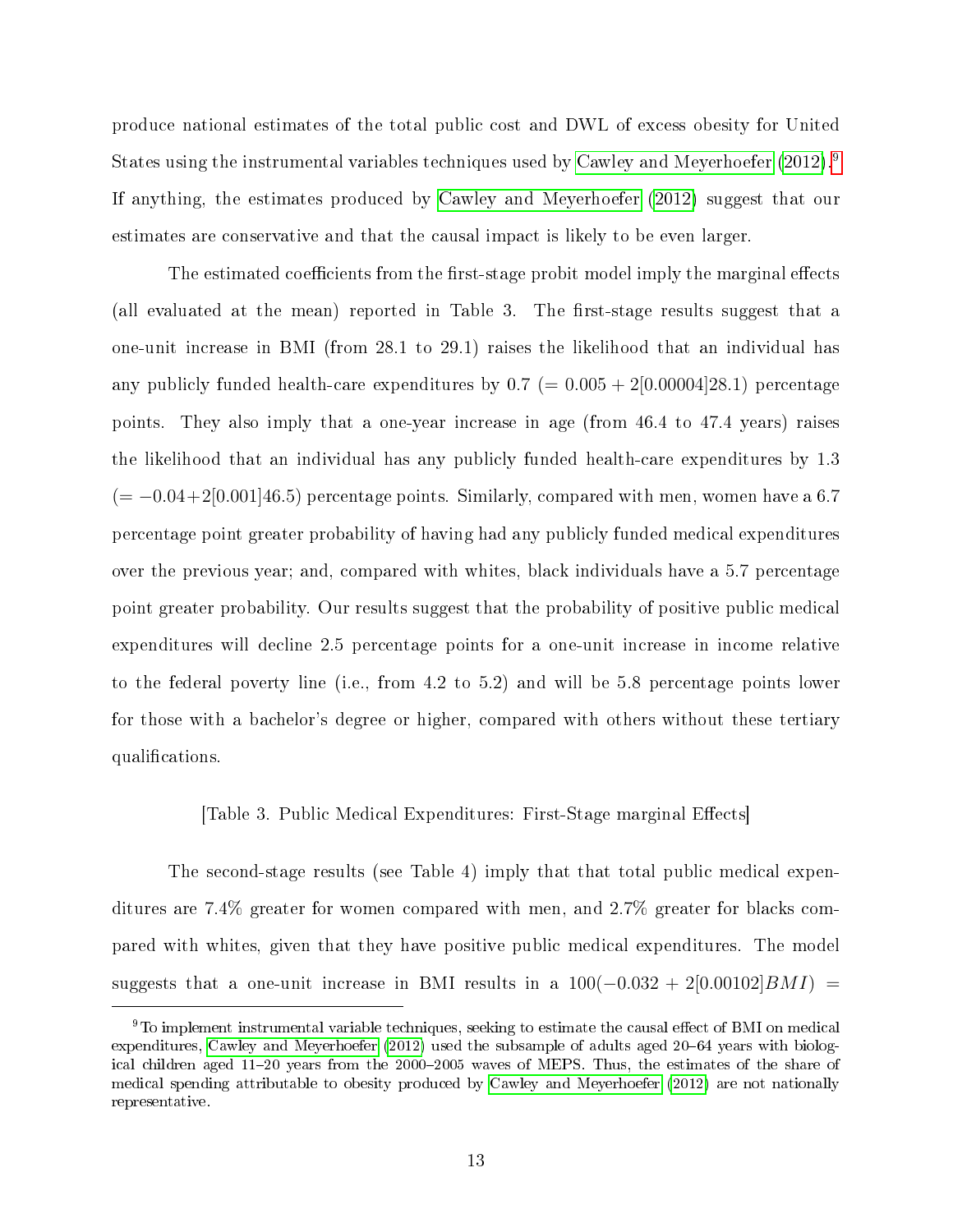$-3.2 + (0.204)$ *BMI* percent change in individual publicly funded medical expenditures, given positive public medical expenditures. For example, assuming non-zero public medical expenditures and using a BMI of 28.4, the average among adults in the NHANES 2007-2008 data, a one-unit increase in BMI would imply an increase in medical expenditures of 2.7%  $(= 100*(0.032 + 2*[0.00102]*28.5)$  percent), or \$137.5 (= 0.0265\*\$5,181.40) per year for an average adult incuring expenditures of \$5,181. This is similar to the marginal effect of BMI on total medical expenditures of \$149 estimated by [Cawley and Meyerhoefer](#page-23-2) [\(2012\)](#page-23-2). However, for an obese individual with a BMI of 34, for example, our results imply an increase in annual publicly funded medical expenditures of 3.8%, or \$222.3 (=  $0.038*$ \$5,887.8) – \$84.8 greater than the marginal external cost of an additional unit of BMI for an "average" individual.

[Table 4. Second-Stage Log-Linear Model of Public Medical Expenditures]

Similarly, the second-stage model suggests that for a one-year increase in age we would expect an increase in publicly funded medical expenditures of  $100*(0.011 + 2*[0.0003]*Age)$ percent, given positive public medical expenditures. Specifically, for a man of average age of 48.9 years, we would predict an increase in publicly funded medical expenditures of a 4.03%  $(= 100*(0.011 + 2*[0.0003]*48.9)$  percent), given positive public medical expenditures, as he ages one year.

#### 5. Measures of External Costs of Obesity

In the analysis that follows, we use the results from the econometric estimation to measure various concepts of external costs of obesity. Each measure entails comparing costs between the current actual situation and some hypothetical alternative situation defined in terms of the distribution of obesity in the population as represented by BMI.

Our procedure for estimating total and marginal public expenditures under actual and counterfactual distributions of obesity entails five steps. In the first step of the procedure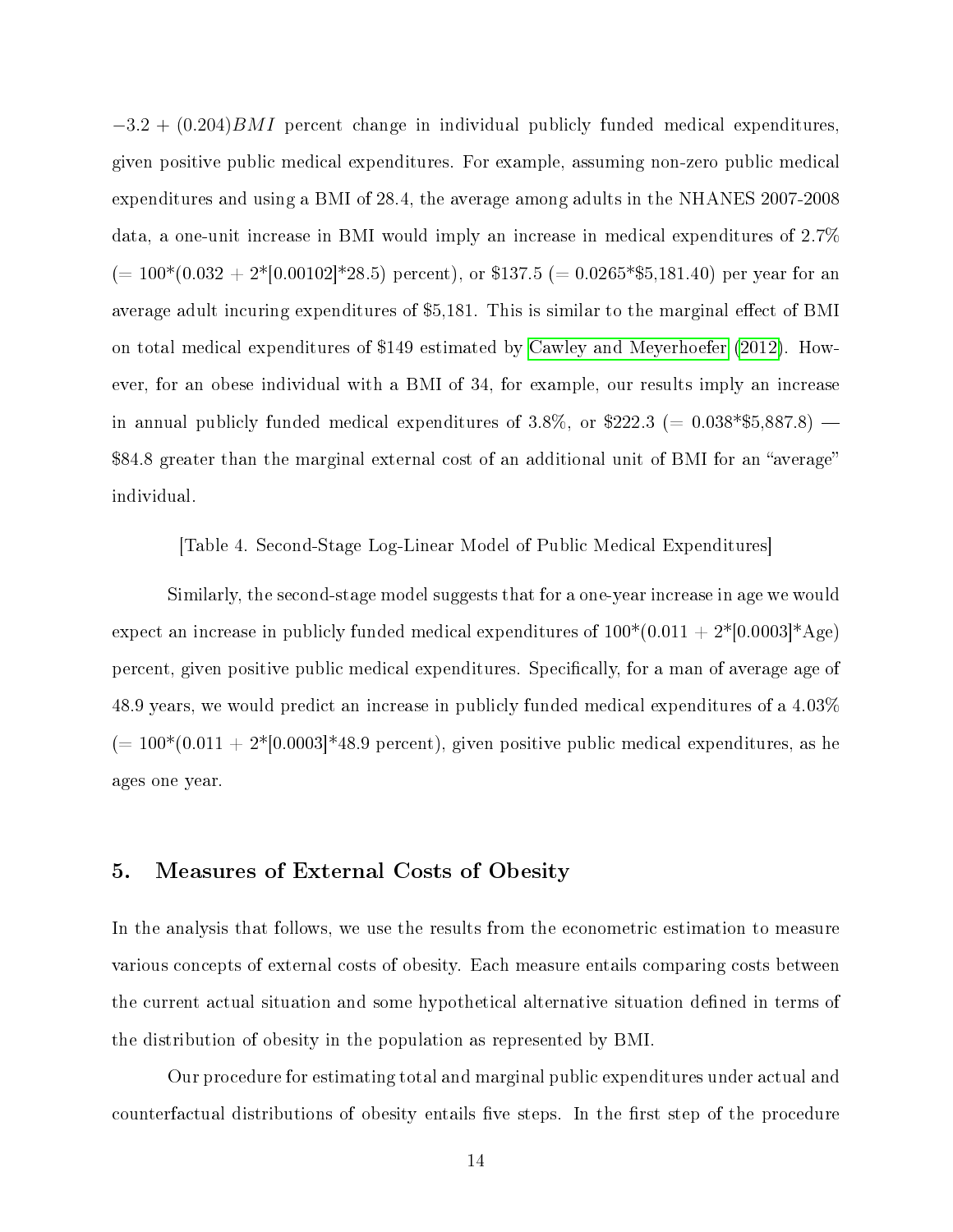we calculate the unconditional expected public medical expenditure per individual,  $i$ , using

$$
E(EC_i|X_{1,i}, X_{2,i}) = \Phi(X'_{1,i}\beta_1) \exp\left(\frac{\sigma^2}{2} + X'_{2,i}\beta_2\right),\tag{9}
$$

where  $\sigma^2 = Var(ln(\widehat{EC})) = \frac{\Sigma [ln(EC) - ln(\widehat{EC})]^2}{N-k}$ . Next, we find the sum of  $E(EC_i | X_{1,i}, X_{2,i})$ across all individuals, which equals the total predicted public medical expenditures,  $\widehat{EC}$ . given actual obesity, using

$$
\widehat{EC} = \sum_{\forall N} \widehat{EC}_i \rho_i = \sum_{\forall N} \Phi(X'_{1,i} \beta_1) \exp\left(\frac{\sigma^2}{2} + X'_{2,i} \beta_2\right) \rho_i, \tag{10}
$$

where  $\rho_i$  equals the number of people in the total United States population that MEPS respondent *i* represents.<sup>[10](#page-16-0)</sup> In the third step we repeat the calculation after substituting the counterfactual BMIs for actual BMIs, to predict public medical expenditures implied by the counterfactual distribution of BMI  $(EC')$ . Fourth, we calculate the proportional difference between the predicted public medical expenditures given actual BMIs and the predicted expenditures under the counterfactual scenario as:

$$
\% \Delta \widehat{EC} = \frac{(\widehat{EC} - \widehat{EC'})}{\widehat{EC}}.
$$
\n(11)

Lastly, we calculate the change in the annual public cost of obesity (" $PME_{OB}$ " or costsavings in Table 5) as:

$$
PME_{OB} = \% \Delta \widehat{EC} \times PME,\tag{12}
$$

where PME represents total publicly funded medical expenditures in the United States in a given year, and % $\Delta \widehat{EC}$  is computed using (11). When the counterfactual distribution of obesity corresponds to a scenario with zero external cost,  $PME_{OB}$  is a measure of the total public medical expenditure associated with obesity, which corresponds to area  $B+C$  in Figure

<span id="page-16-0"></span> $10$ This step allows us to scale the sample totals up to the MEPS population. MEPS is nationally representative, but the total medical expenditures in MEPS are less than the total medical expenditures in the United States. Thus, further scaling is needed to produce national estimates.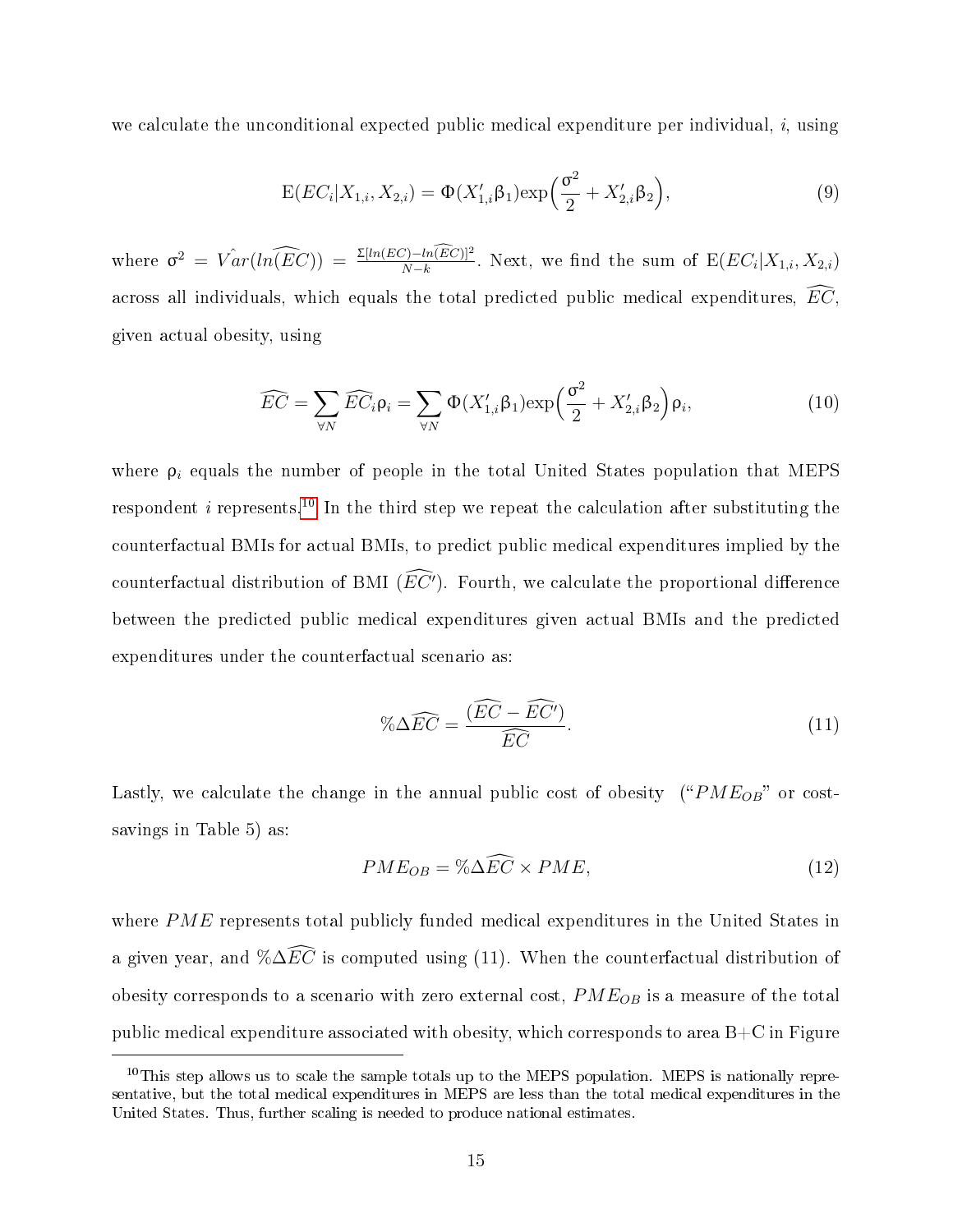4. When the counterfactual corresponds to the optimal scenario with  $BMI^*$ ,  $PME_{OB}$  is a measure of the total public medical expenditure associated with obesity, which corresponds to area C in Figure 4.

We estimate the DWL associated with excess obesity using a similar procedure. First we calculate the deadweight loss for each individual using the individual's actual BMI and the counterfactual socially optimal value,  $BMI^*$  using

$$
\widehat{DWL}_{i} = \frac{1}{2}\widehat{MEC}_{i}(BMI_{i} - BMI_{i}^{*}),\tag{13}
$$

where

$$
\widehat{MEC}_{i} = \frac{\partial EC_{i}}{\partial BMI_{i}} = \left\{ \frac{\partial \ln(EC_{i})}{\partial BMI_{i}} \Phi(X'_{1,i}\beta_{1}) + \Phi(X'_{1,i}\beta_{1})\beta_{BMI} \right\} \exp\left(\frac{\sigma^{2}}{2} + \beta'_{2}X_{2,i}\right). \tag{14}
$$

Next we sum the DWLs across individuals and scale up to the MEPS population using the equation

$$
\widehat{DW} L_{MEPS} = \sum_{\forall N} \rho_i \widehat{DW} L_i.
$$
\n(15)

Like the measure of total costs, this measure must be further scaled to produce national estimates because MEPS medical expenditure is less than the national medical expenditures. In the third step we calculate the ratio of total DWL to total public medical expenditures under each counterfactual weight scenario using the formula

$$
\%D\widehat{WL} = \frac{D\widehat{WL}_{MEPS}}{\widehat{EC}}.\tag{16}
$$

Last, we calculate the total national DWL (NDWL) as

$$
NDWL = \%D\widetilde{WL} \times PME. \tag{17}
$$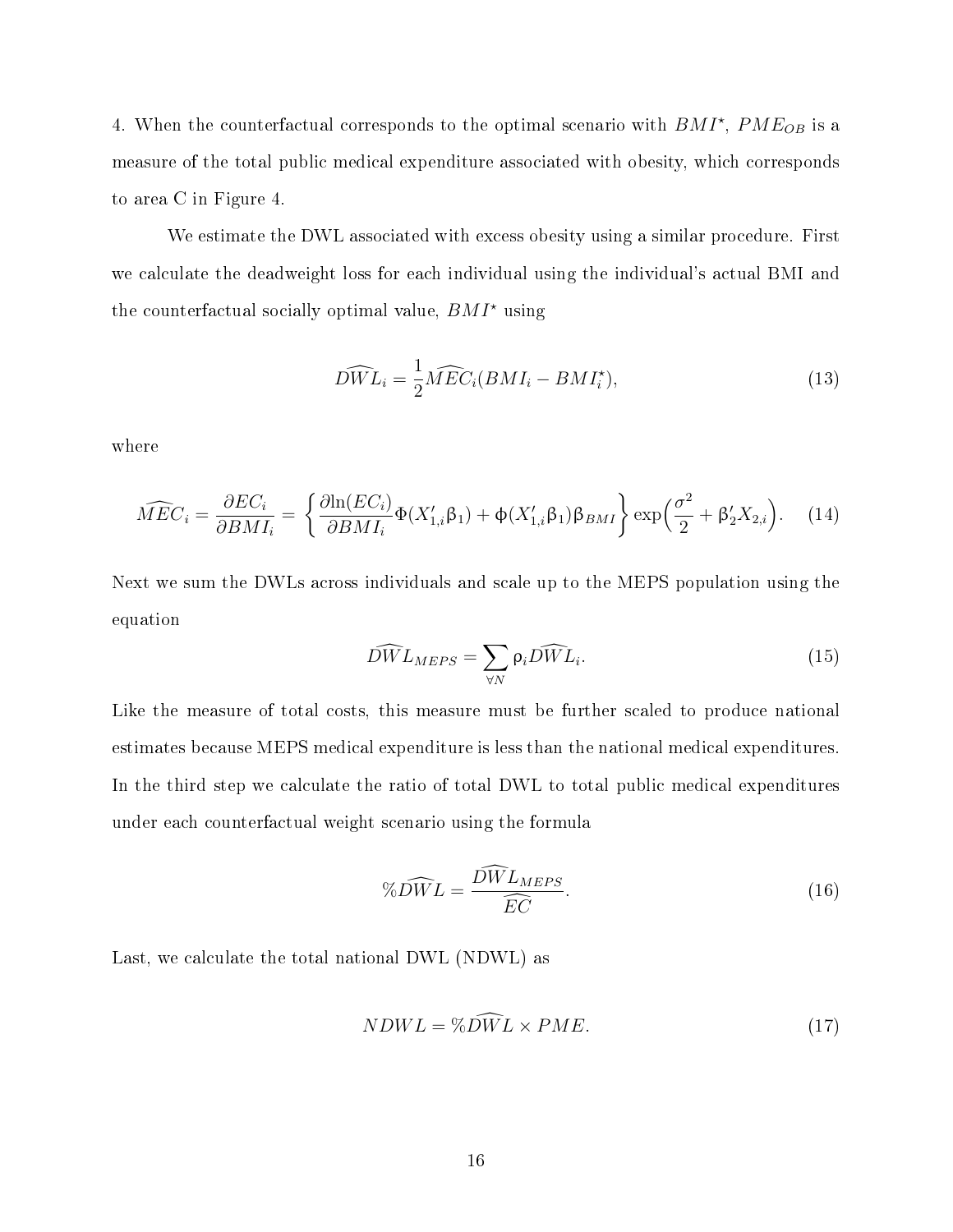#### 5.1 Aggregate Marginal External Cost and DWL

To simulate the effects of a marginal change in obesity, we add 1 unit to the BMI of each sample respondent and then recalculate the individual external cost given the new body weight, holding all other personal characteristics constant using Equations  $(9)-(12)$ . If BMI were to increase by 1 unit for each U.S. adult, we estimate that the external (public healthcare) cost of obesity would increase by \$38.7 billion. This translates to an average additional external cost of \$175 per year for every adult who gains a unit of BMI.<sup>[11](#page-18-0)</sup>

#### 5.2 Total External Cost and DWL

We conduct further simulations to estimate the total external costs and the DWL. Using Equations  $(9)-(12)$  we calculated the public medical expenditures attributable to obesity in 2008 for two counterfactual BMI scenarios, taking account of implications for both the total expenditure and the fraction of public expenditures attributable to excess obesity.<sup>[12](#page-18-1)</sup> The counterfactual cases include scenarios in which individuals who are currently obese (with  $BMI > 30$ ) are modeled as having instead either (i) a relatively healthy BMI of 25 or (ii) a BMI of 29, placing them in the overweight but non-obese weight category.

To model the implications of a counterfactual obesity scenario for public health-care expenditures is one thing; interpreting the results is another. In what follows we discuss those results in a context in which we suppose the counterfactual obesity scenario is the one corresponding to  $Q^*$  in Figure 4. This scenario is optimal in the sense that it is the distribution of obesity that would have resulted had all individuals based their decisions on the marginal social cost of their individual obesity rather than the lesser marginal private cost

<span id="page-18-0"></span> $11$ In 2008 the United States adult population was 221,419,638 (see: [http://www.census.gov/popest/](http://www.census.gov/popest/data/historical/2000s/vintage_2008/index.html) [data/historical/2000s/vintage\\_2008/index.html\)](http://www.census.gov/popest/data/historical/2000s/vintage_2008/index.html).

<span id="page-18-1"></span><sup>&</sup>lt;sup>12</sup>The estimated % $\Delta EC$ , i.e., the fraction of public medical expenditures attributable to obesity, depends importantly on the amount of body weight the obese are assumed to lose in the counterfactual scenario. For example, reducing the BMI of an obese individual to 25 represents a larger reduction in public medical expenditures for individuals who actually have a BMI of 40 than for those who actually have a BMI of 32.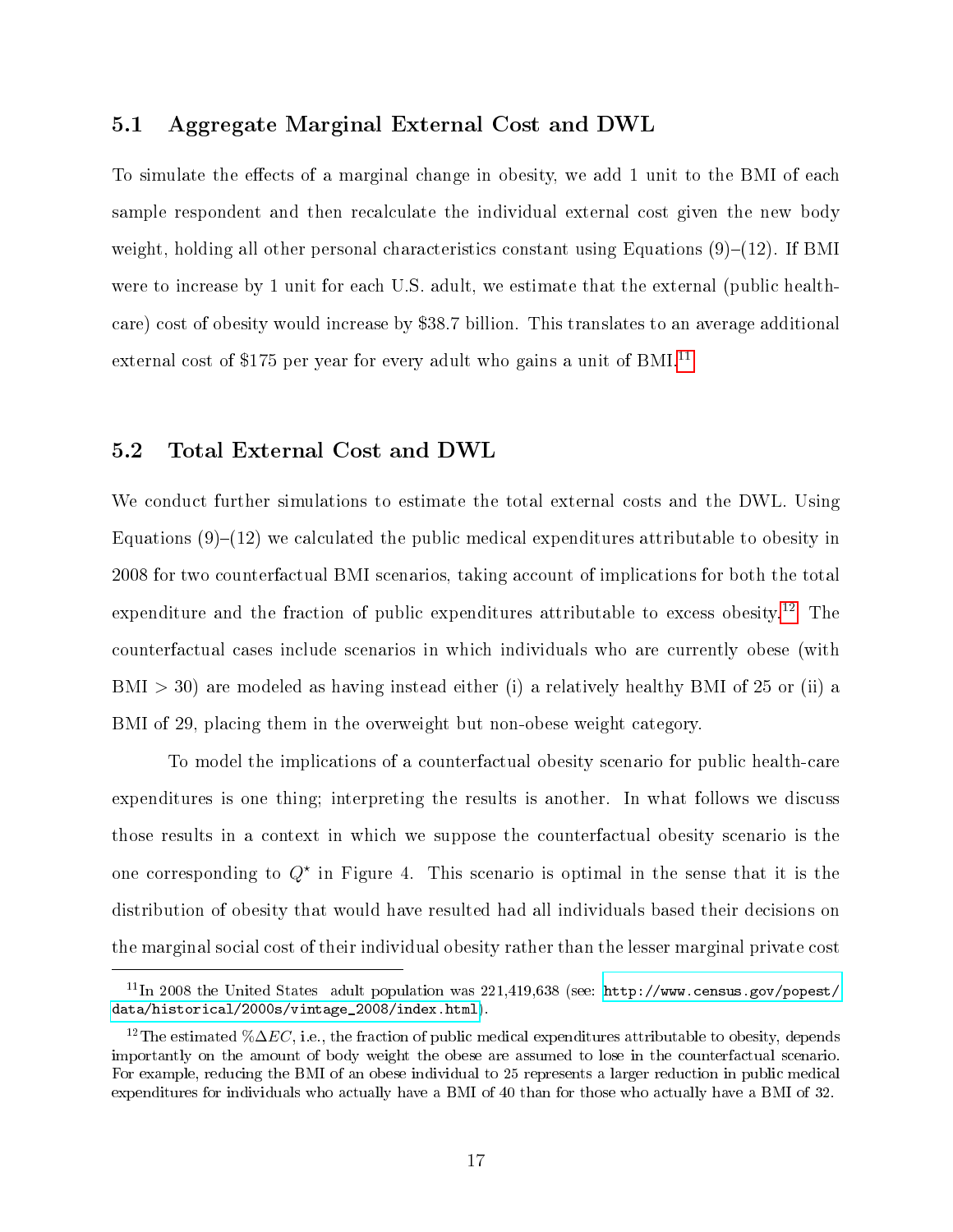that reflects subsidies from government health-care expenditure. With this interpretation of the counterfactual simulation it is possible to estimate the DWL (corresponding to area A in Figure 4) and the total amount of public health-care expenditure that is being incurred because of health-care externality (corresponding to area C in Figure 4).

[Table 5a. Estimates of Deadweight Loss and Attributable Fraction]

#### [Table 5b. Estimates of Deadweight Loss and Attributable Fraction using NHANES BMI]

Table 5a reports the results of the analyses using the self-reported BMI and Table 5b reports the results using the NHANES-adjusted BMI. In the following discussion we focus on the results using the NHANES-adjusted BMIs reported in Table 5b because under-reporting body weight and medical expenditures are both positively correlated with BMI [\(Engstrom](#page-23-16) [et al. 2003;](#page-23-16) [Cawley and Meyerhoefer 2012\)](#page-23-2). However, we report both sets of results for comparison. We constructed 95% confidence intervals for our estimates using a bootstrap procedure with 1,000 replications and 1,000 observations drawn in each replication.

The first row in Table 5a reports the effect a one-unit increase BMI, as already described in the previous section. The second row contains the estimates based on an assumption that  $BMI^* = 25$ . Our results imply that we could attribute 14.3% (see row 2 column 1 of Table 5a) of public medical expenditures (in 2008) to excess obesity in the sense that this is the amount that would have been saved if all obese individuals had a BMI of 25 instead of their actual (self-reported) BMIs. This estimate understates the true excess cost if MEPS respondents significantly misreport their BMI, therefore we also calculated % $\Delta EC$  adjusting the reported BMI as in [Cawley](#page-23-9) [\(2004\)](#page-23-9).

When we adjust the self-reported BMIs for reporting bias using the NHANES 2007- 2008 data we estimate that 17.2% (see row 2 column 1 of Table 5b) of public medical expenditures in 2008 can be attributed to excess obesity. This is a measure of the attributable fraction (AF), which implies that we should attribute \$173.7 billion (i.e., 17.2%) of the \$1,010.8 billion (constant 2008\$) in public medical expenditures in 2008 to excess obesity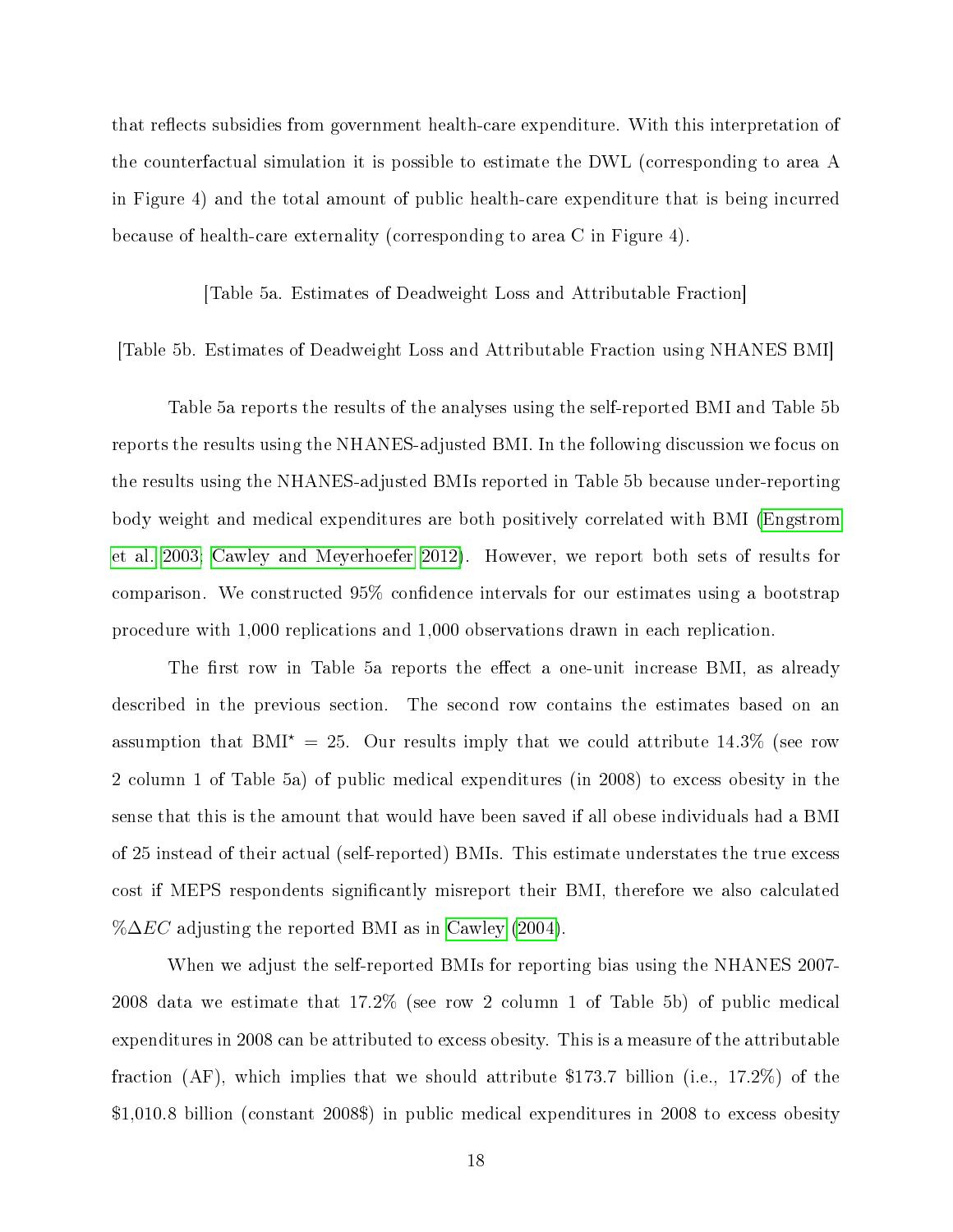(row 2 column 2 of Table 5b). Assuming  $BMI^* = 25$  and using Equations (13)–(17) we estimate a national deadweight loss, NDWL, of \$203.6 billion in 2008 (see row 2 column 4 of Table 5b) associated with excess obesity.

The total net social cost of obesity equals the sum of the deadweight loss associated with excess obesity (i.e., area A in Figure 4) and the deadweight loss of taxation associated with the excess government spending (i.e.,  $\delta \times \text{Area } C = EC_{OB}$  in Figure 4), such that the total deadweight loss is  $TDWL = \delta EC_{OB} + NDWL$ . Our results suggest a TDWL of obesity of \$238.4 billion (=  $0.2*$ [173.7] + 203.6) (see row 2 column 5 of Table 5b) in 2008 assuming  $\delta = 0.2$ , or \$203.6 billion assuming  $\delta = 0$  (row 2 column 4 of Table 5b). Our bootstrap confidence intervals suggest that all of our estimates of the excess public cost and DWL are statistically significantly different from zero.

The estimated attributable fraction and excess cost of obesity would decrease if we used a higher counterfactual BMI or body weight. For example, in row 3 of Table 5b we report the corresponding estimates if the socially optimal BMI for the currently obese would be BMI<sup>\*</sup> = 29 rather than 25, as in row 2. Although the difference in BMI<sup>\*</sup> is quite substantial, the numbers remain comparable between the two rows: about 80% of the benefits from reducing obesity are obtained by moving adults from obese to overweight (i.e., to a BMI  $<$  30 as in row 3) and only 20% of the benefits are obtained by moving those same adults, within overweight, to  $BMI^* = 25$  as in row 2.

Rows 4 and 5 of Table 5b report the estimates under the respective scenarios where (i) all currently obese individuals have an BMI of 29 (overweight but not obese) instead and all overweight individuals (with  $25 \leq BMI < 30$ ) have a BMI of 24 (in the normal range) instead; and (ii) all obese and overweight individuals have a BMI of 25 instead. These results also suggest that greater benefits would come from moving the obese to the non-obese category than from moving the over-weight to the normal category. Row 6 of Table 5b reports the estimates under the scenario where the prevalence of obesity returns to (approximately) the prevalence of obesity in the early 1970s, before the "obesity epidemic"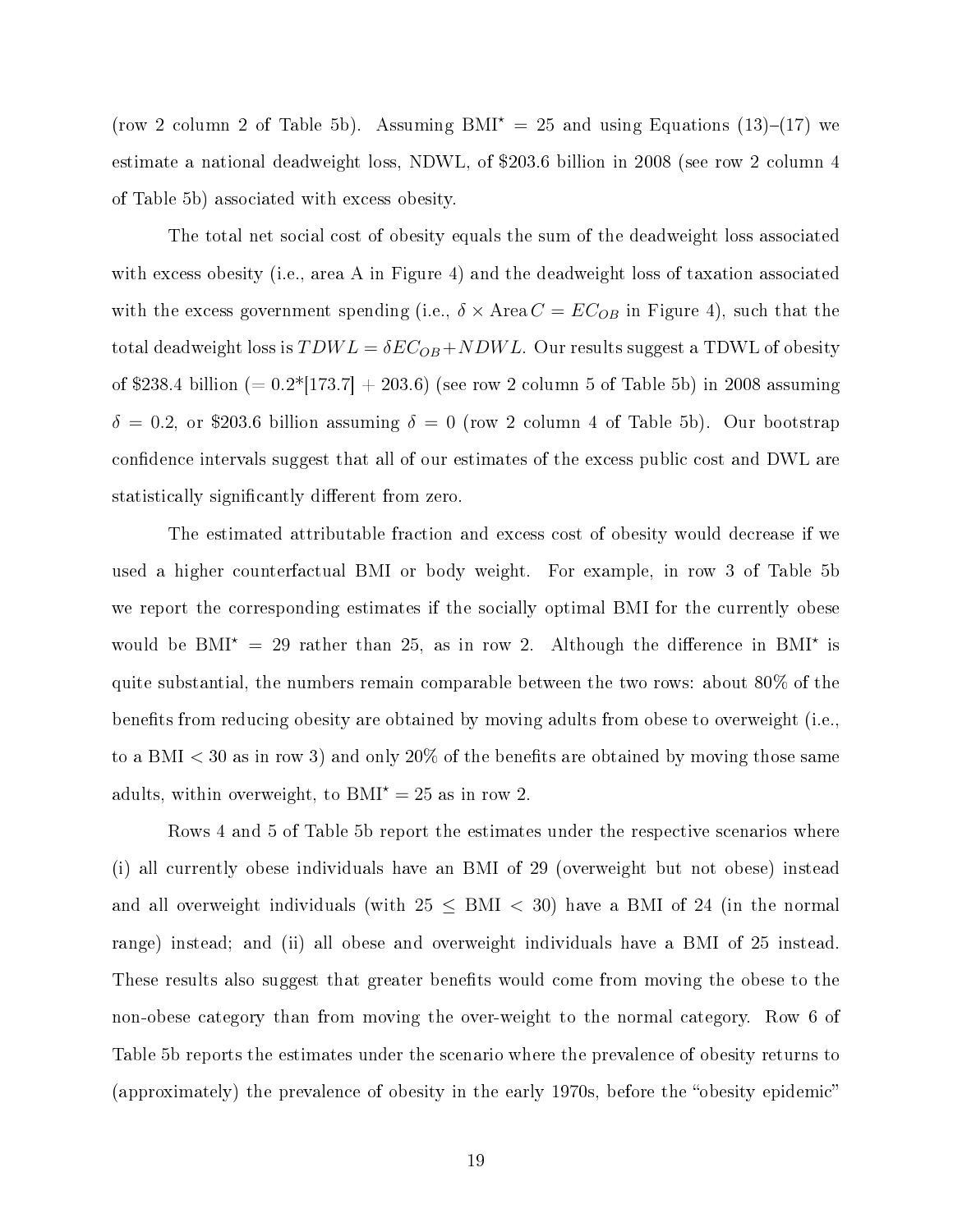began.[13](#page-21-0) These results imply a smaller decline in the prevalence of obesity than the results reported in rows  $(2)-(5)$ , and thus, a smaller externality and DWL. However, our results suggest that we can attribute \$136.6 billion of public medical expenditures in 2008 to the increase in the prevalence of obesity  $(30 \leq BMI \leq 40)$  and extreme obesity  $(BMI>40)$  since the early 1970s. If we assume the 1970s scenario corresponds to BMI<sup>\*</sup> and  $\delta = 0.2$ , we estimate that the TDWL of excess obesity was \$115.3 billion in 2008.

Our estimates differ from previous estimates, with the exception of [Cawley and Mey](#page-23-2)[erhoefer](#page-23-2) [\(2012\)](#page-23-2), because we allow the cost of obesity to vary with BMI rather than assigning the same cost of obesity to all obese individuals. Our work differs further from that of [Cawley and Meyerhoefer](#page-23-2) [\(2012\)](#page-23-2) in that we estimate the publicly funded or external cost of obesity. In addition, under a range of alternative assumptions about the social optimum, we quantify the size of the externality and the net social cost of the current prevalence of obesity. The existence of this externality is a necessary condition in an economic justification for government intervention, but has not previously been quantified.

#### 6. Conclusion

The evidence presented here suggests that obesity accounts for a significant fraction of public medical expenditures and that annual expenditures would increase by \$38.7 billion if every adult gained 1 unit of BMI—a marginal cost of \$175 per year per unit of BMI added by adults in the United States. To make clear statements about the costs of obesity requires an assumption about the prevalence of obesity that would be socially optimal. Our main analysis assumes a BMI of 25 corresponds to the outcome if all costs were internalized. Under

<span id="page-21-0"></span> $^{13}$ Data from the First National Health and Nutrition Examination Survey 1971-1974 (NHANES I) imply that 32.3% of adults had  $25 \leq BMI < 30$ ,  $14.5\%$  had  $30 \leq BMI < 40$ , and  $1.3\%$  had  $BMI \geq 40$  during this period. To acheive this counterfactual distribution in the MEPS population we set  $BMI^* = 0.825 \times BMI$ if BMI  $\geq 40$ , BMI<sup>\*</sup> = 0.875×BMI if 30  $\leq$  BMI  $< 40$ , and BMI<sup>\*</sup> = 0.9×BMI if 25  $\leq$  BMI  $< 30$ . Using this procedure 31.9% of adults in the MEPS sample had  $25 \leq \text{BMI}^* < 30$ , 14.3% had  $30 \leq \text{BMI}^* < 40$ , and 1.1% had BMI<sup>\*</sup>  $\geq$  40. The NHANES data are available at[:http://www.cdc.gov/nchs/data/hestat/](http://www.cdc.gov/nchs/data/hestat/overweight/overweight_adult.htm) [overweight/overweight\\_adult.htm](http://www.cdc.gov/nchs/data/hestat/overweight/overweight_adult.htm)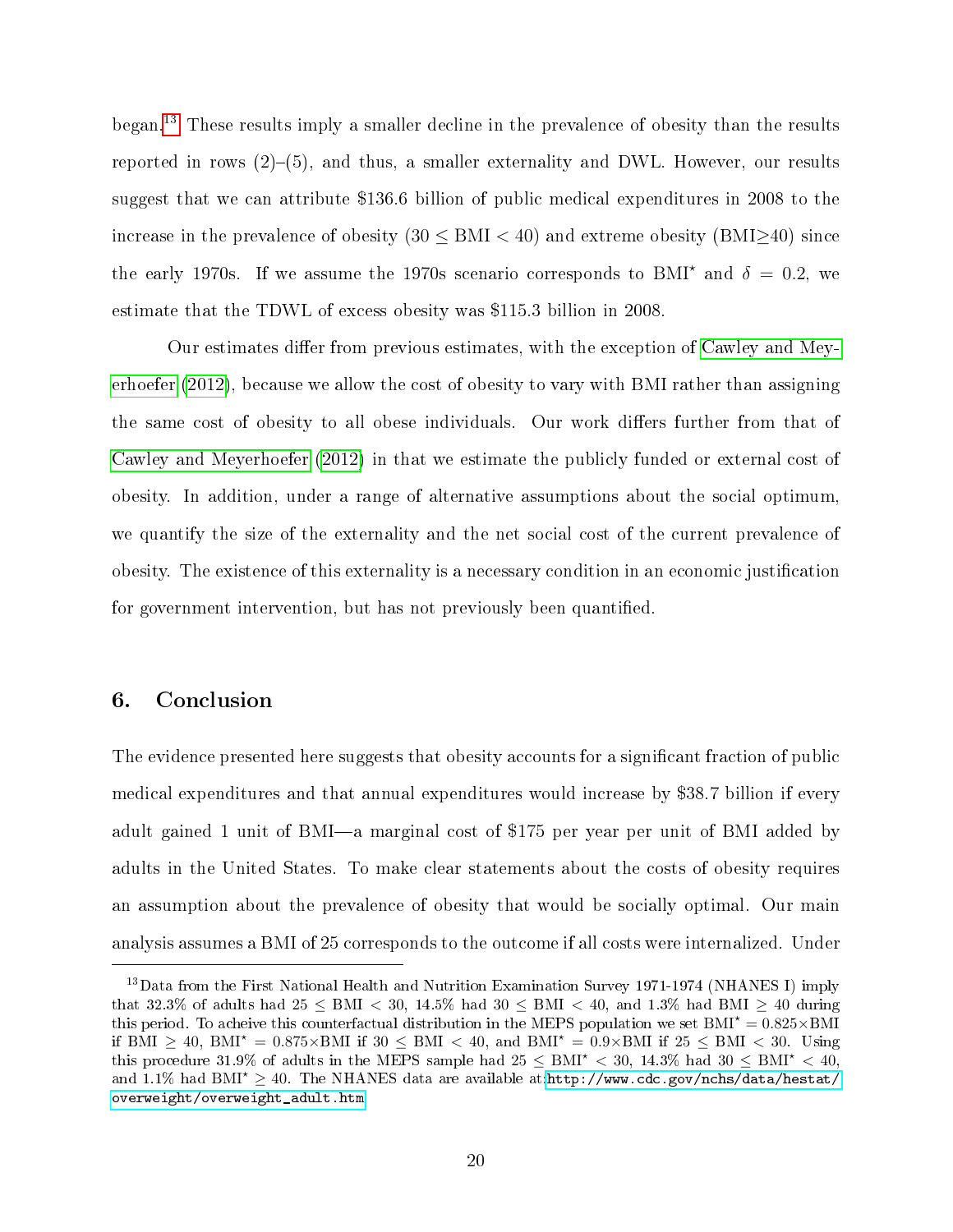this maintained hypothesis, we estimate that obesity accounted for approximately 17.2% of public medical expenditures in 2008, implying an excess external cost of obesity of at least \$173.7 billion. Our estimate of the fraction of public medical expenditures attributable to obesity is larger than the attributable fractions of Medicare and Medicaid expenditures estimated by [Finkelstein et al.](#page-23-1) [\(2009\)](#page-23-1), 8.5% and 11.8%, respectively. Finally, we estimate that in 2008 the total net social cost of obesity—which accounts for both the DWL of excess obesity and the DWL of taxation—was \$238.4 billion.

While we have demonstrated that the current prevalence of obesity potentially entails a significant externality in the form of increased public medical expenditures, a necessary condition for government intervention, we have not attempted to quantify the cost of reducing the prevalence of obesity. Our results imply that the current prevalence of obesity results in an annual net social cost that is as large as the public medical expenditures attributable to obesity. The relationships are significantly nonlinear: the greatest gains can be made by reducing the body weight of the most obese.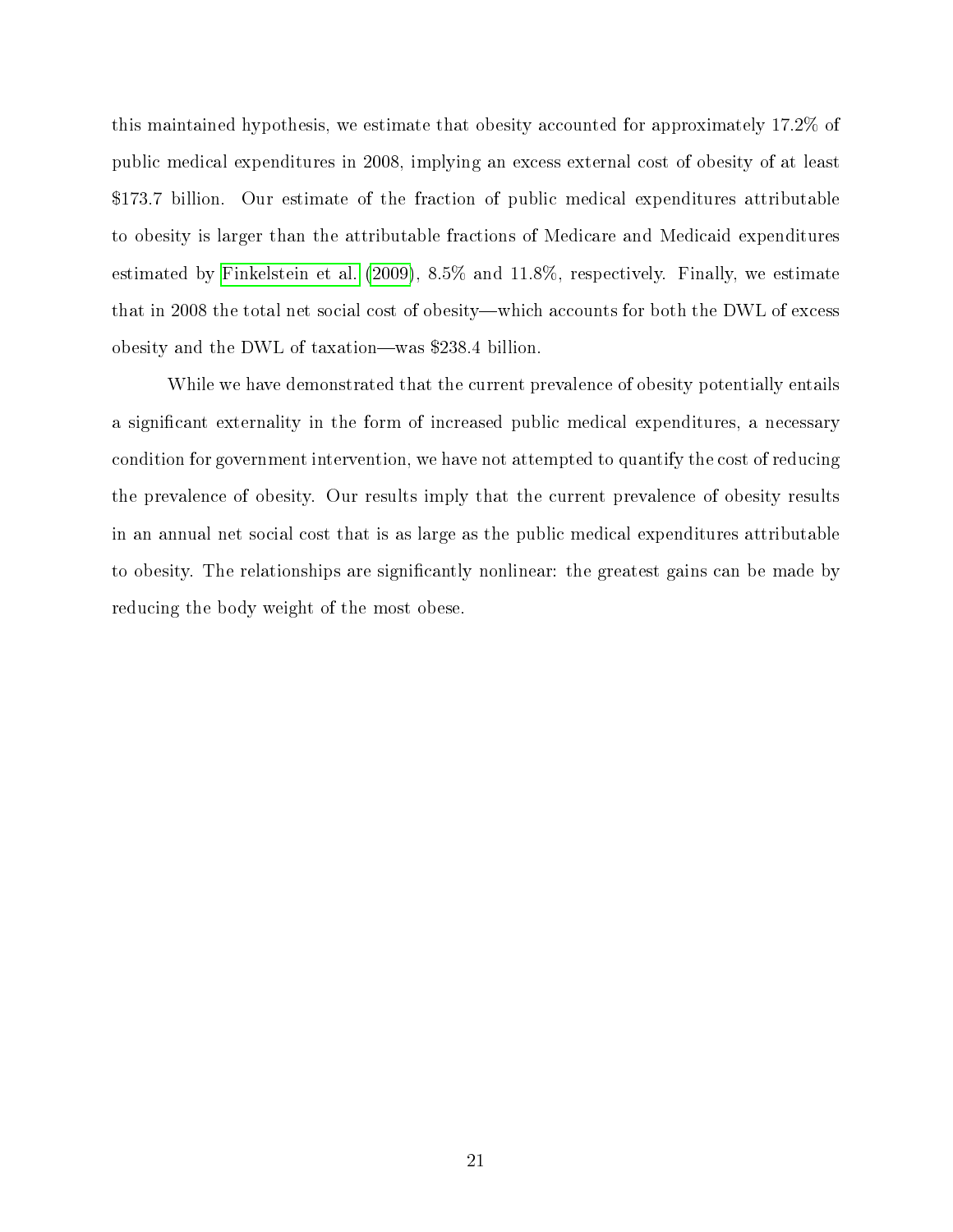#### 7. References

<span id="page-23-12"></span>Allison, D.B., K.R. Fontaine, J.E. Manson, and T.B. VanItallie. 1999. "Annual Deaths Attibutable to Obeisty in the United States." Journal of the American Medical Association 282:1530-1538.

<span id="page-23-10"></span>Ballard, C.L., and D. Fullerton. 1992. "Distortionary Taxes and the Provision of Public Goods." Journal of Economic Perspectives  $6(3)$ :117-131.

<span id="page-23-4"></span>Bhattacharya, J., and N. Sood. 2011. "Who Pays for Obesity?" Journal of Economic Perspectives  $25(1):139-158.$ 

<span id="page-23-15"></span>Cameron, A.C., and P.K. Trivedi. 2005. Microeconometrics: Methods and Applications. New York, NY: Cambridge University Press.

<span id="page-23-9"></span>Cawley, J. 2004. "The Impact of Obesity on Wages." The Journal of Human Resources 39:451-474.

<span id="page-23-2"></span>Cawley, J., and C.D. Meyerhoefer. 2012. The Medical Care Costs of Obesity: An Instrumental Variables Approach." Journal of Health Economics 31:219–230.

<span id="page-23-8"></span>Centers for Medicare and Medicaid Services. 2011. "National Health Expenditures 2009 Highlights." Working paper, U.S. Department of Health and Human Services.

<span id="page-23-11"></span>Colditz, G.A. 1992. "Economic Costs of Obesity." American Journal of Clinical Nutrition 55:503s-507s.

<span id="page-23-13"></span> $-$ . 1999. "Economic Costs of Obesity and Inactivity." Medicine & Science in Sports & Exercise 31:S663-S667.

<span id="page-23-6"></span>Deurenberg, P. 2001. "Universal Cut-Off BMI Points for Obesity are Not Appropriate." British Journal of Nutrition  $85.136-136$ .

<span id="page-23-16"></span>Engstrom, J.L., S.A. Paterson, A. Doherty, M. Trabulsi, and K.L. Speer. 2003. "Accuracy of Self-Reported Height and Weight in Women: An Integrative Review of the Literature." Journal of Midwifery and Women's Health  $48:338-345$ .

<span id="page-23-14"></span>Finkelstein, E.A., I.C. Fiebelkorn, and G. Wang. 2003. "National Medical Spending Attributable To Overweight And Obesity: How Much, And Who's Paying?" Health Affairs W3:219-226.

<span id="page-23-1"></span>Finkelstein, E.A., J.G. Trogdon, J.W. Cohen, and W. Dietz. 2009. "Annual Medical Spending Attributable to Obesity: Payer-and Service-Specific Estimates." Health Affairs 28:w822-w831.

<span id="page-23-0"></span>Flegal, K.M., M.D. Carroll, B.K. Kit, and C.L. Ogden. 2012. "Prevalence of Obesity and Trends in the Distribution of Body Mass Index Among US Adults, 1999-2010." Journal of the American Medical Association Published Online january 17, 2012.

<span id="page-23-7"></span>Frankenfield, W.A.R.R.N.C.J.S.S., David C., and D. Becker. 2001. "Limits of Body mass Index to Detect Obesity and Predict Body Composition." Nutrition 17:26-29.

<span id="page-23-3"></span>Freebairn, J. 2010. "Taxation and Obesity?" The Australian Economic Review 43:54–62.

<span id="page-23-5"></span>Gallagher, D., M. Visser, D. Sepulveda, R.N. Pierson, T. Harris, and S.B. Heymsfield. 1996. "How Useful is Body Mass Index for Comparison of Body Fatness Across Age, Sex, and Ethnic Groups? American Journal of Epidemiology 143:228-239.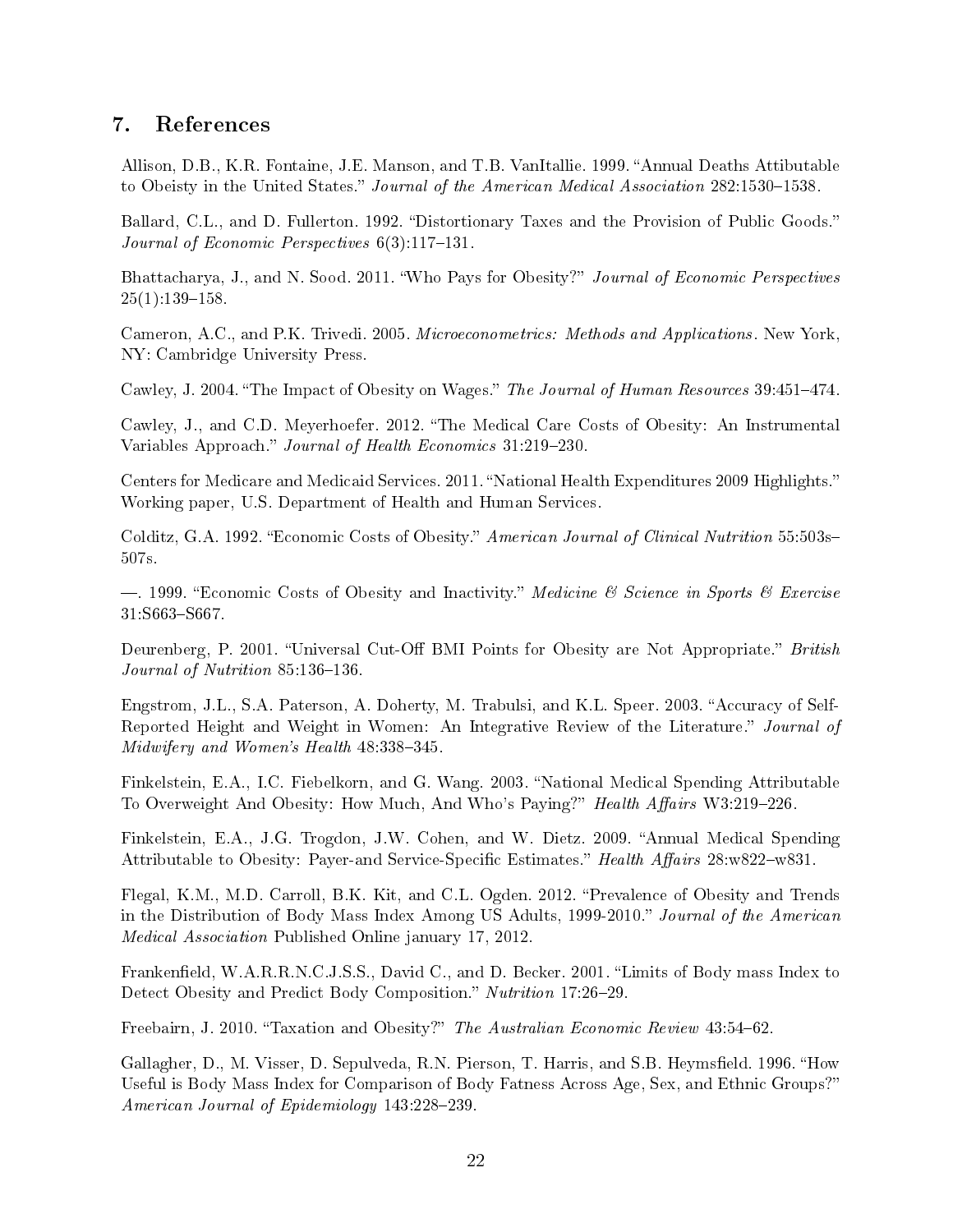<span id="page-24-4"></span>Garn, S.M., W.R. Leonard, and V.M. Hawthorne. 1986. "Three limitations of the body mass index." American Journal of Clinical Nutrition 44:996-997.

<span id="page-24-3"></span>Levi, J., S. Vinter, R.S. Laurent, and L.M. Segal. 2010. "F as in Fat: 2010." Working paper, Robert Wood Johnson Foundation Trust for America's Health, June 2010.

<span id="page-24-0"></span>Ogden, C.L., and M.D. Carroll. 2010. "Prevalence of Overweight, Obesity, and Extreme Obesity Among Adults: United States, Trends 1960-1962 Through 2007-2008. Working paper, Centers for Disease Control and Prevention, National Center for Health Statistics.

<span id="page-24-6"></span>Parks, J.C., A.D. Smith, and J.M. Alston. 2011. "Quantifying Obesity in Economic Research: How Misleading is the Body Mass Index?

<span id="page-24-8"></span>Philipson, T.J., and R.A. Posner. 2003. The Long-Run Growth in Obesity as a Function of Technological Change." Perspectives in Biology and Medicine 46:S87-S107.

<span id="page-24-7"></span>Prentice, S.J., A. M. 2001. "Beyond Body Mass Index." The International Association for the Study of Obesity, Obesity Reviews 2:141-146, Argues that BMI can be misleading for sub populations and that a more accurate measure of body fatness is needed.

<span id="page-24-12"></span>Pronk, N.P., M. Goodman, P. O'Connor, and B.C. Matinson. 1999. "Relationship Between Modifiable Health Risks and Short-Term Health Care Charges." Journal of the American Medical Association 282:2235-2239.

<span id="page-24-5"></span>Smalley, K.J., A.N. Knerr, Z.V. Kendrick, J.A. Colliver, and O.E. Owen. 1990. "Reassessment of Body Mass Indices." American Journal of Clinical Nutrition 52:405-408.

<span id="page-24-10"></span>Tremblay, M.S., R.C. Colley, T.J. Saunders, G.N. Healy, and N. Owen. 2010. Physiological and Health Implications of a Sedentary Lifestyle." Applied Physiology, Nutrition and Metabolism 35:725740.

<span id="page-24-9"></span>Trogdon, J.G., E.A. Finkelstein, T. Hylands, P.S. Dellea, and S.J. Kamal-Bahl. 2008. "Indirect Costs of Obesity: A Review of the Current Literature." Obesity Reviews 9:489-500.

<span id="page-24-11"></span>Tucker, D.M.D., A.J. Palmer, W.J. Valentine, S. Roze, and J.A. Ray. 2006. "Counting the Costs of Overweight and Obesity: Modeling Clinical and Costs Outcomes." Current Medical Research and  $Opinion$  22:575-586.

U.S. Office of Management and Budget. 2010. "The Budget for Fiscal Year 2012: Historical Tables." Working paper, The White House.

<span id="page-24-2"></span>Wang, Y.C., K. McPherson, T. Marsh, S.L. Gortmaker, and M. Brown. 2011. "Health and economic burden of the projected obesity trends in the USA and the UK." Lancet 378:815-825.

White House Task Force on Childhood Obesity. 2010. "Solving the Problem of Childhood Obesity within a Generation." Working paper, Executive Office of the President of the United States.

<span id="page-24-1"></span>Wolf, A.M., and G.A. Colditz. 1998. "Current estimates of the economic cost of obesity in the United States." Obesity Research 6:97-106.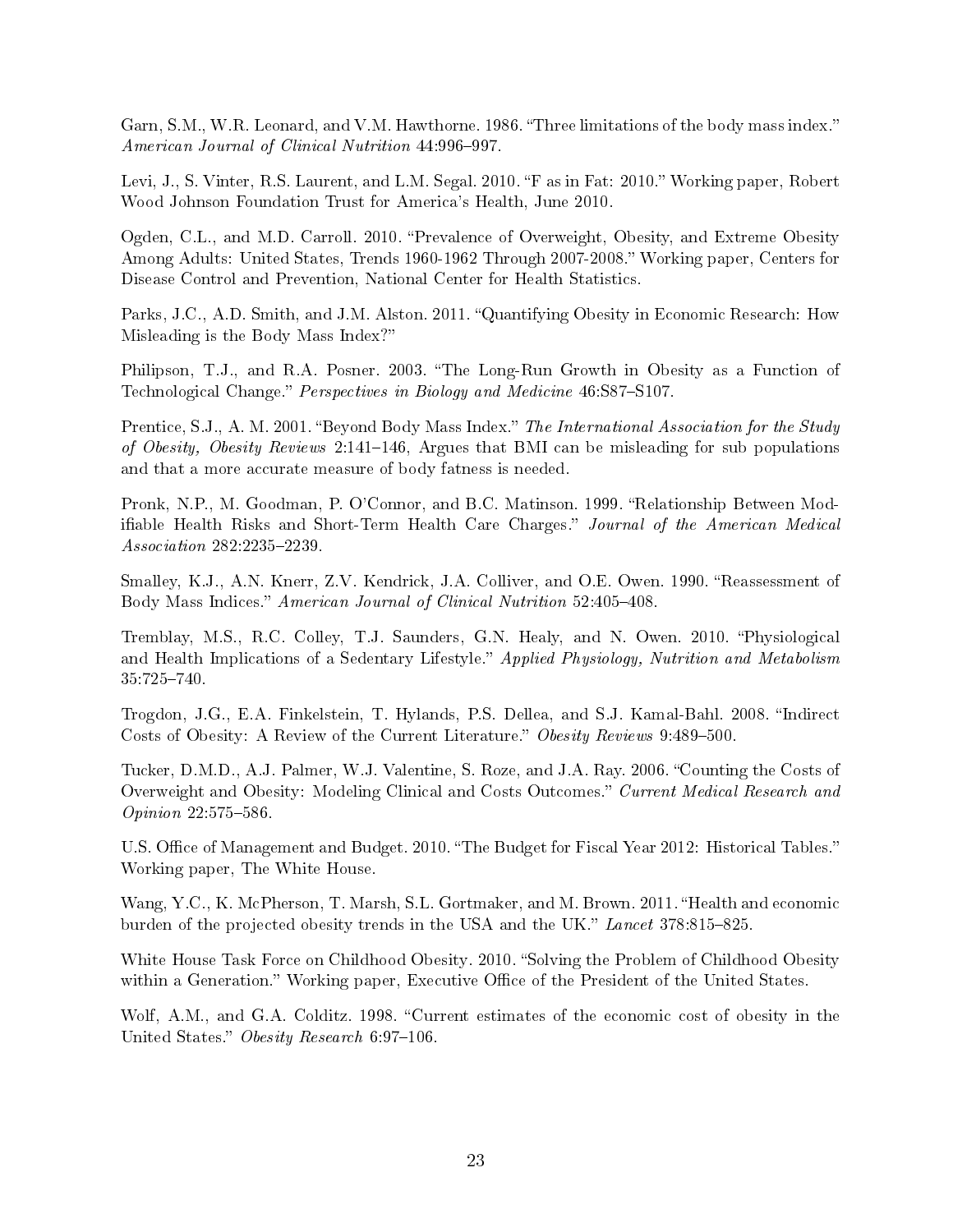## 8. Tables and Figures



Figure 1: Public Share of Total U.S. Medical Expenditures,  $1960-2009$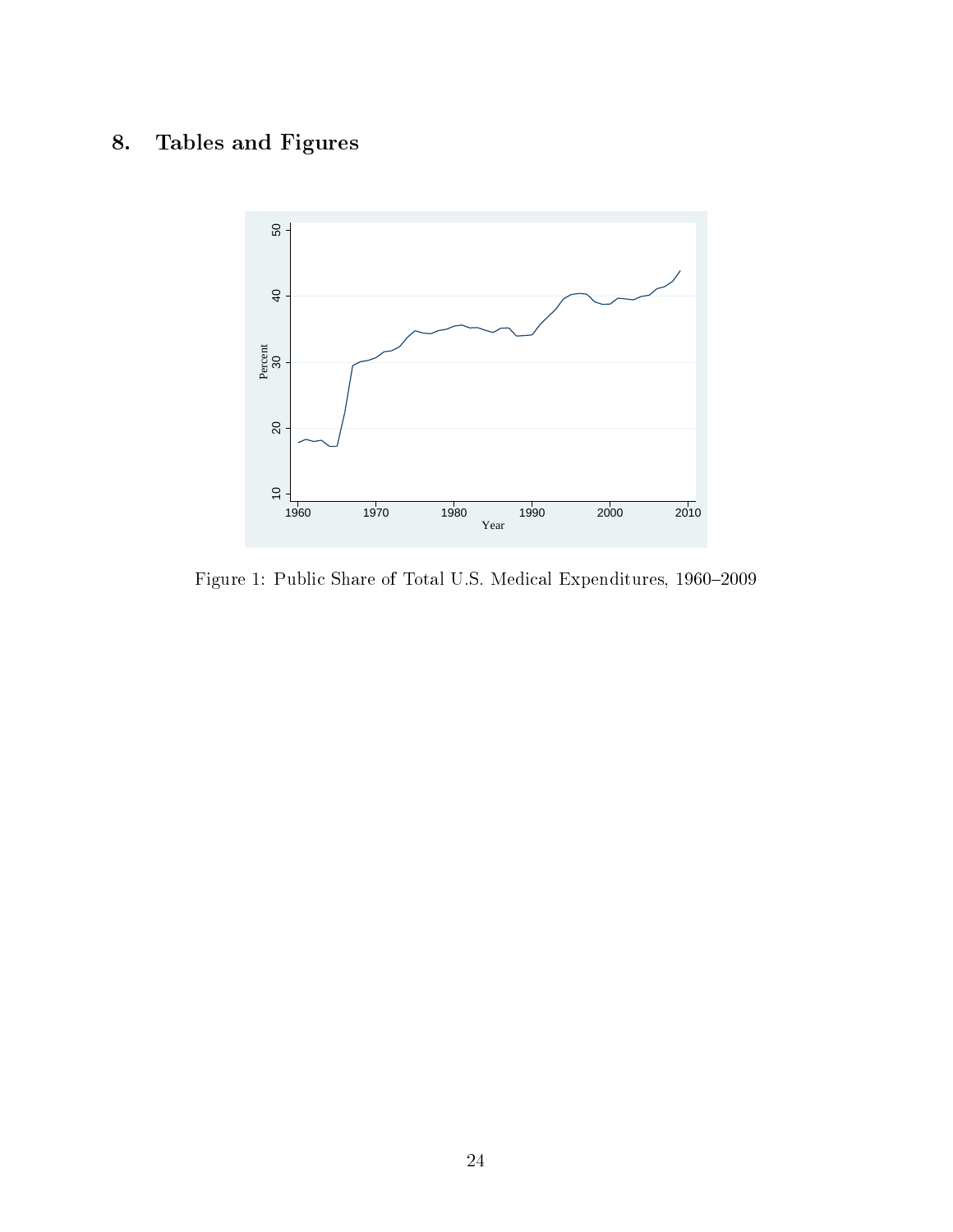

Figure 2: Annual Public Medical Expenditures by Weight Category, MEPS  $2007-2008$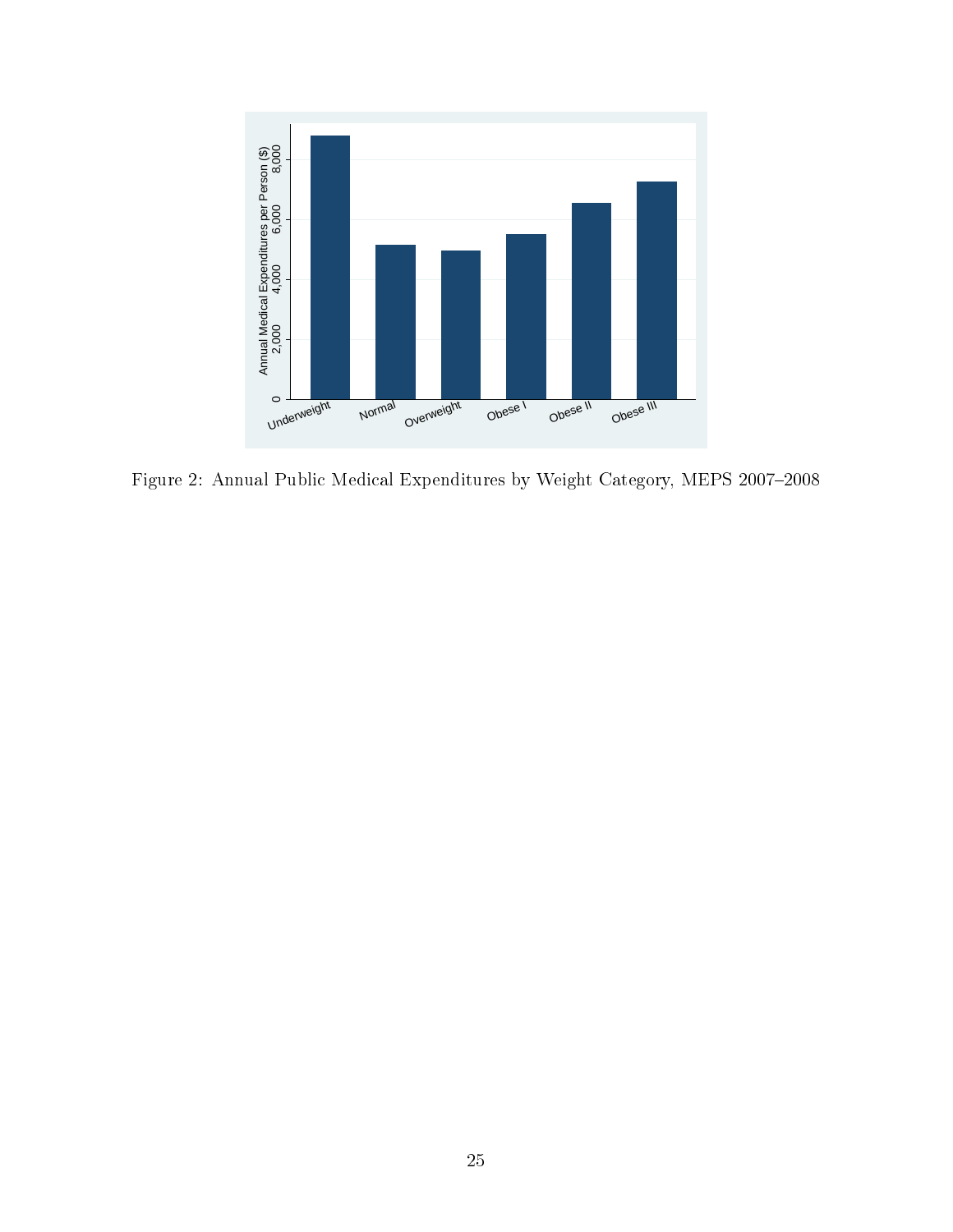

Figure 3: Kernal Estimate of Annual Public Medical Expenditures as a function of BMI, MEPS 2007-2008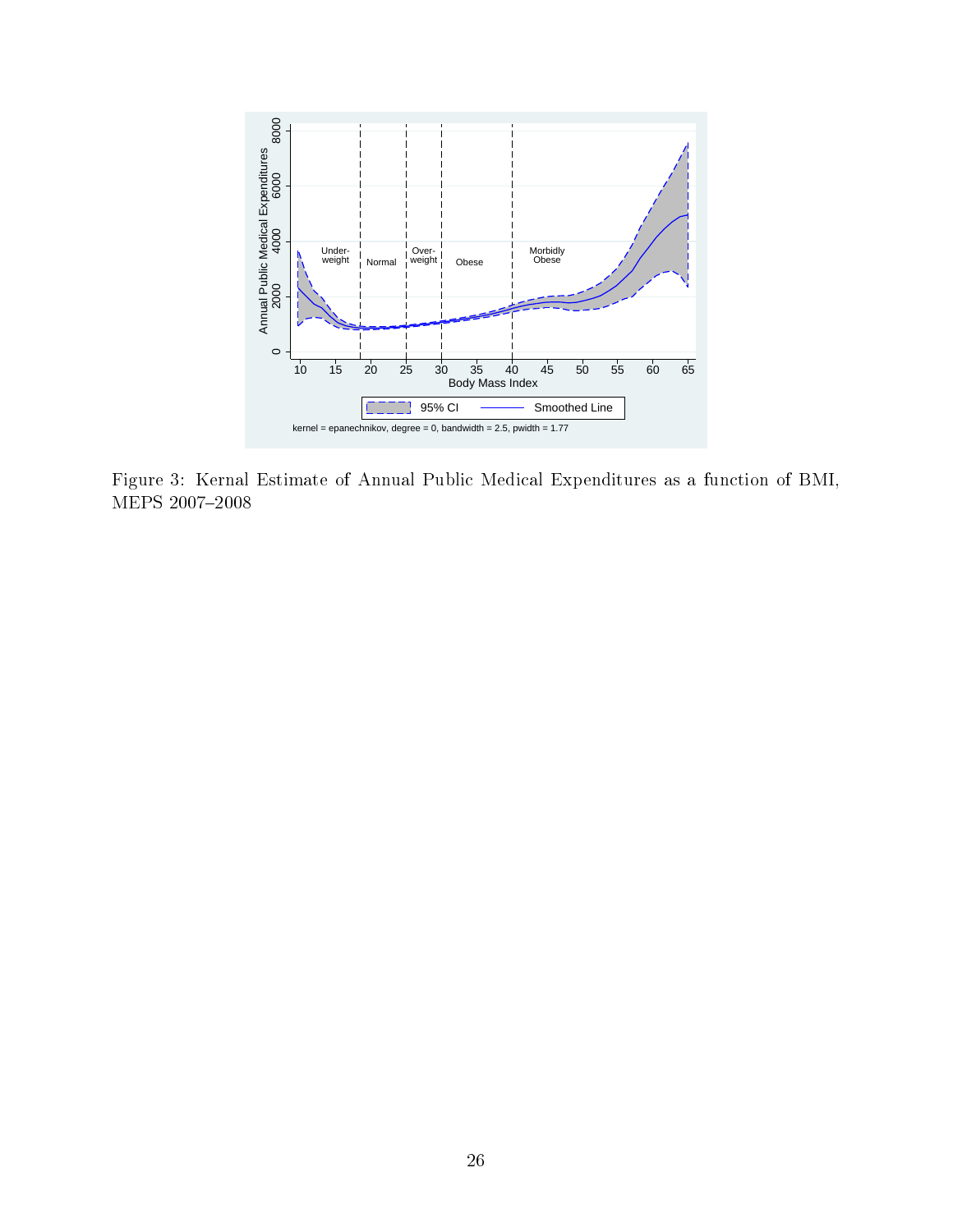

Figure 4: Marginal Social Costs and Marginal Private Costs of Obesity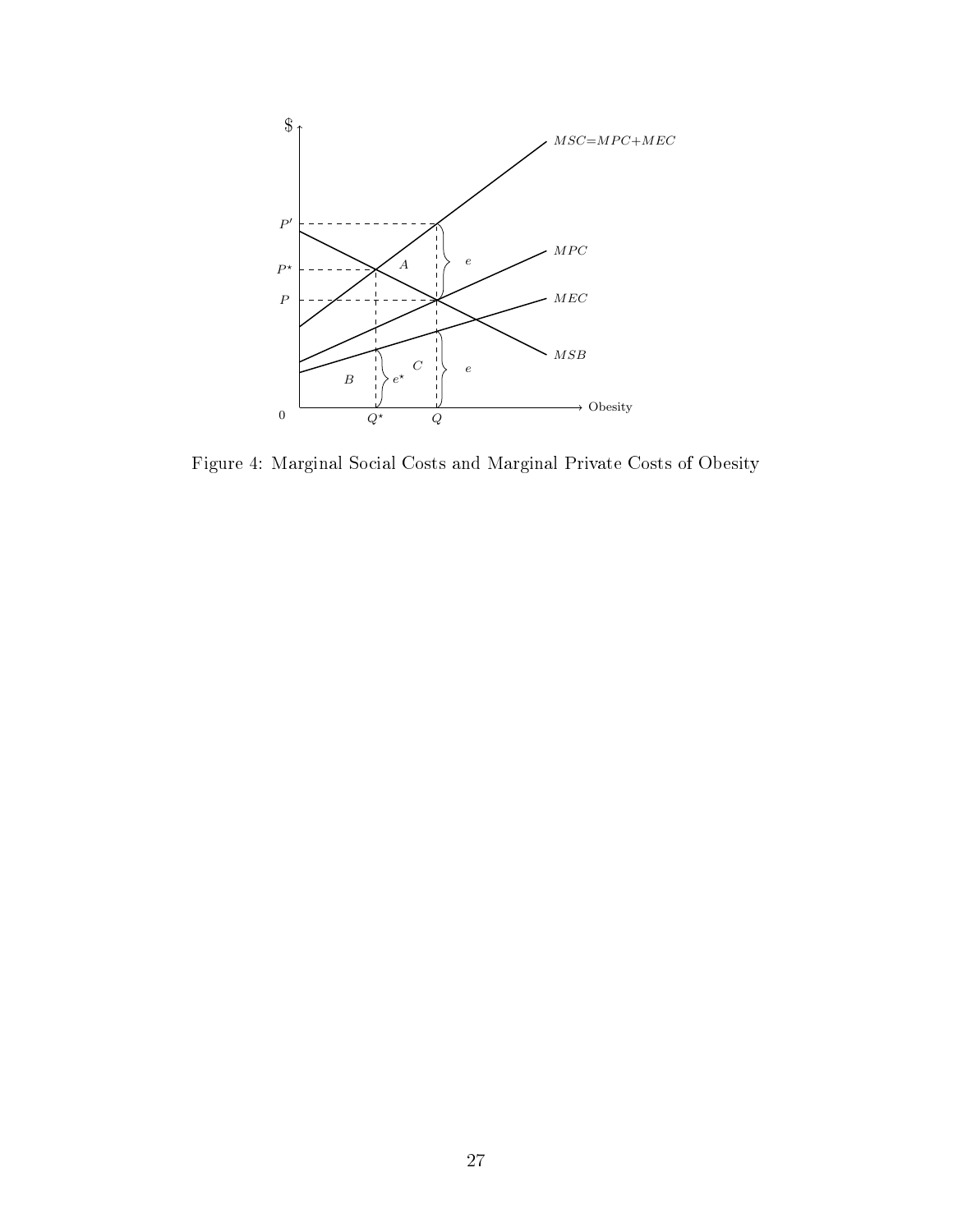|                                             | <b>MEPS</b> | <b>NHANES</b> |
|---------------------------------------------|-------------|---------------|
| Female $(\%)$                               | 0.50        | 0.51          |
|                                             | (0.003)     | (0.01)        |
| Age                                         | 46.40       | 45.78         |
|                                             | (0.20)      | (0.46)        |
| <b>BMI</b>                                  | 27.52       | 28.48         |
|                                             | (0.05)      | (0.15)        |
| Positive total medical expenditures $(\%)$  | 0.84        |               |
|                                             | (0.003)     |               |
| Total medical expenditures (2008\$)         | 4,373.77    |               |
|                                             | (77.76)     |               |
| Positive public medical expenditures $(\%)$ | 0.30        |               |
|                                             | (0.004)     |               |
| Public medical expenditures (2008\$)        | 1,612.80    |               |
|                                             | (47.79)     |               |
| Income-to-poverty ratio                     | 4.17        | 3.00          |
|                                             | (4.43)      | (0.09)        |
| Smoker $(\%)$                               | 0.18        | 0.22          |
|                                             | (0.004)     | (0.01)        |
| Black $(\%)$                                | 0.12        | 0.11          |
|                                             | (0.005)     | (0.02)        |
| High school degree $(\%)$                   | 0.49        | 0.24          |
|                                             | (0.005)     | (0.01)        |
| Bachelors degree $(\%)$                     | 0.26        | 0.25          |
|                                             | (0.005)     | (0.02)        |
| Observations                                | 42,511      | 5,585         |

Table 1. Summary Statistics, MEPS and NHANES 2007-2008

Notes: All summary statistics were calculated using the survey weights provided in MEPS and NHANES 2007-2008. Standard errors in parentheses.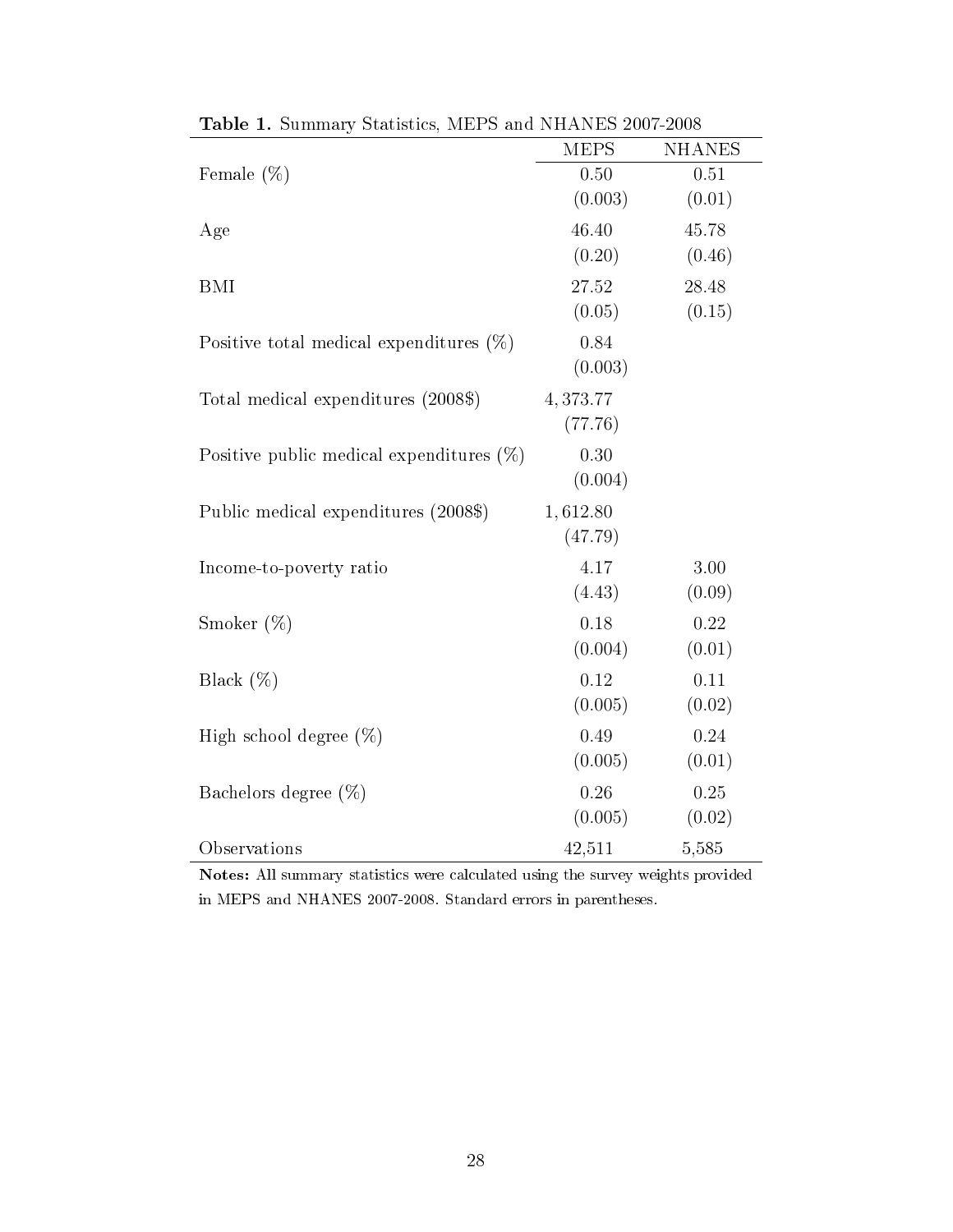|                                      | Non-Obese | Obese     | Difference   |
|--------------------------------------|-----------|-----------|--------------|
| Total medical expenditures (2008\$)  | 4,637.92  | 5, 851.25 | $1,213.34**$ |
|                                      | (80.35)   | (119.57)  | (144.06)     |
| Public medical expenditures (2008\$) | 5, 181.40 | 5,887.83  | $706.43**$   |
|                                      | (147.57)  | (182.36)  | (234.59)     |

Table 2. Annual Medical Expenditures by Obesity Status, MEPS 2007-2008

Notes: Means for individuals with positive total or public medical expenditures. Standard errors in parentheses.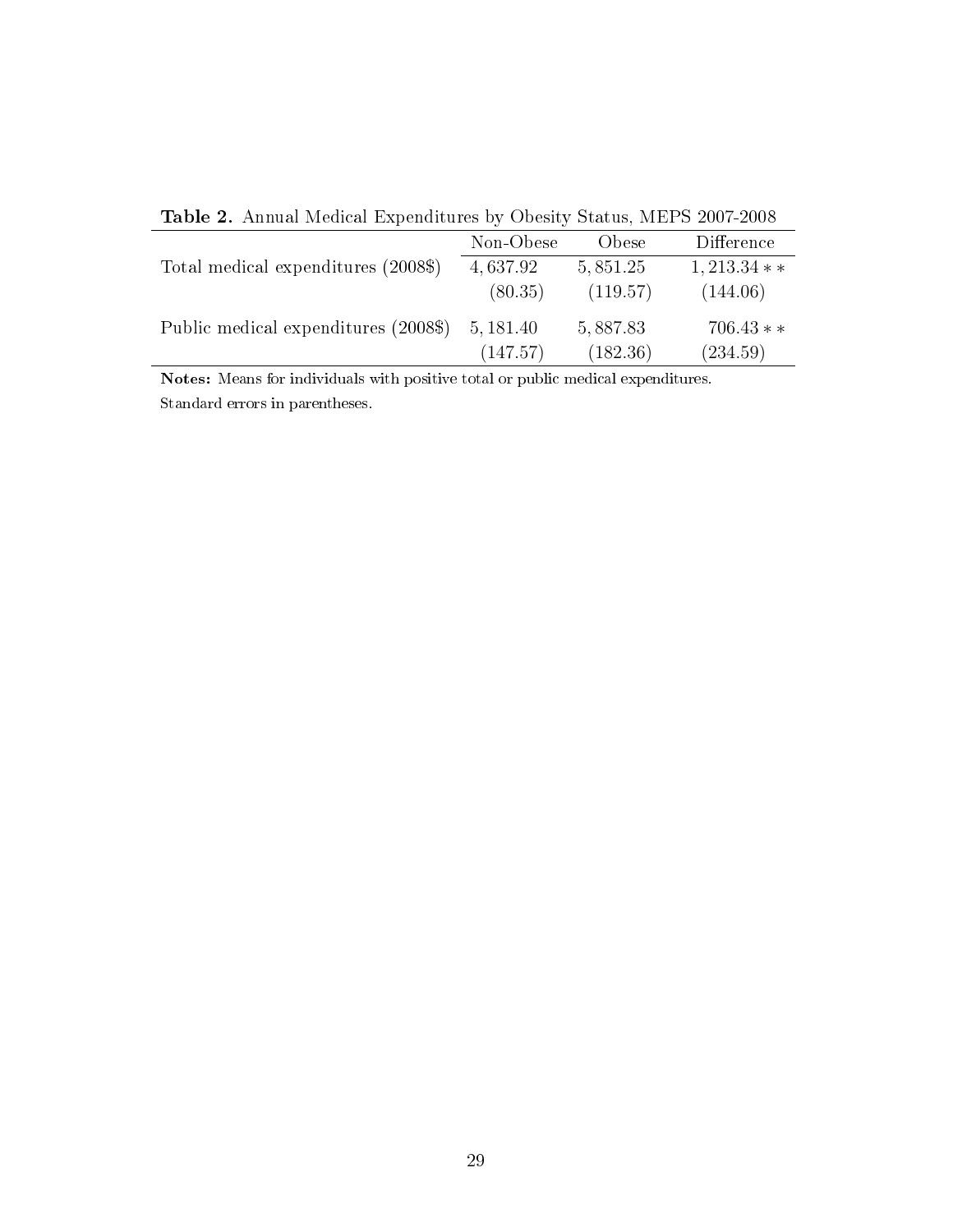| <b>BMI</b>              | 0.0047     |
|-------------------------|------------|
|                         | (0.0029)   |
| BMI <sup>2</sup>        | 0.00004    |
|                         | (0.00004)  |
| Female                  | $0.067**$  |
|                         | (0.006)    |
| Income-to-poverty ratio | $-0.025**$ |
|                         | (0.002)    |
| Age                     | $-0.04**$  |
|                         | (0.002)    |
| Age <sup>2</sup>        | $0.0006**$ |
|                         | (0.00002)  |
| <b>Black</b>            | $0.057**$  |
|                         | (0.009)    |
| Smoker                  | $0.068**$  |
|                         | (0.009)    |
| High school diploma     | $-0.025**$ |
|                         | (0.008)    |
| College degree or more  | $-0.058**$ |
|                         | (0.010)    |
| Indicator for 2008      | 0.010      |
|                         | (0.006)    |
| Observations            | 42,511     |

Table 3. Public Medical Expenditures: First-Stage Marginal Effects

Note: Standard errors in parentheses,  $**$  indicates  $p < 0.01$ ,

 $\ast$ indicates  $p < 0.05$  . Marginal effects evaluated at the sample mean.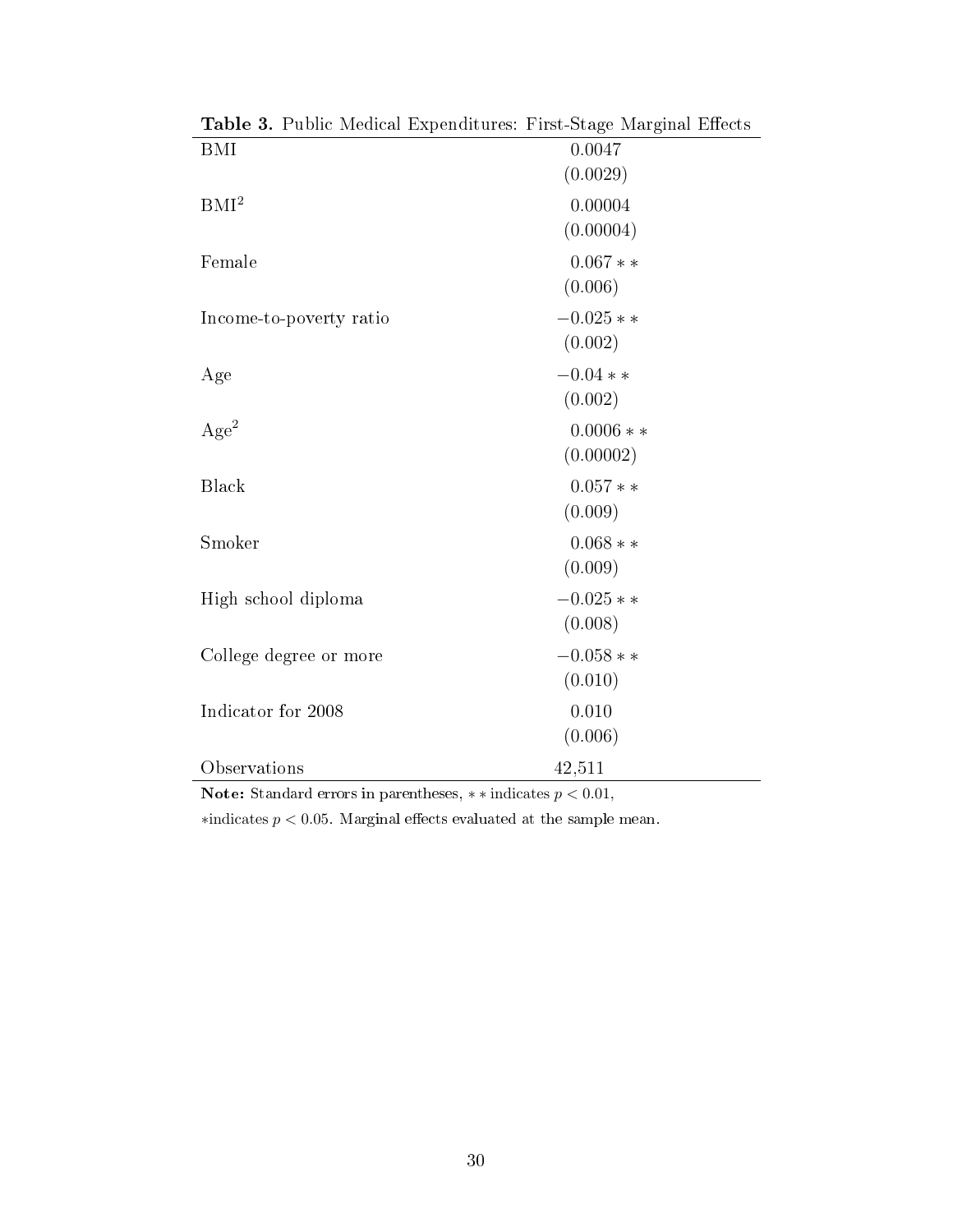|                         | (1)          | (2)           | (3)           | (4)          |
|-------------------------|--------------|---------------|---------------|--------------|
| <b>BMI</b>              | $-0.0339*$   | $-0.0347*$    | $-0.0307$     | $-0.0316*$   |
|                         | (0.0161)     | (0.0162)      | (0.0159)      | (0.0159)     |
| BMI <sup>2</sup>        | $0.00111**$  | $0.00112**$   | $0.00101**$   | $0.00102**$  |
|                         | (0.000236)   | (0.000235)    | (0.000233)    | (0.000233)   |
| Female                  | $0.139**$    | $0.133**$     | 0.0773        | 0.0741       |
|                         | (0.0411)     | (0.0411)      | (0.0410)      | (0.0410)     |
| Income-to-poverty ratio |              |               | $-0.0793**$   | $-0.0742**$  |
|                         |              |               | (0.00673)     | (0.00712)    |
| Age                     | $-0.00512$   | $-0.00384$    | 0.00900       | 0.0106       |
|                         | (0.00658)    | (0.00657)     | (0.00661)     | (0.00664)    |
| Age <sup>2</sup>        | $0.000407**$ | $0.000396**$  | $0.000290**$  | $0.000276**$ |
|                         | $(6.01e-05)$ | $(6.00e-0.5)$ | $(6.01e-0.5)$ | $(6.04e-05)$ |
| <b>Black</b>            | $0.130*$     | $0.124*$      | 0.0340        | 0.0271       |
|                         | (0.0522)     | (0.0521)      | (0.0518)      | (0.0518)     |
| Smoker                  | $0.251**$    | $0.255**$     | $0.171**$     | $0.160**$    |
|                         | (0.0596)     | (0.0596)      | (0.0595)      | (0.0597)     |
| High school diploma     |              |               |               | $-0.0724$    |
|                         |              |               |               | (0.0442)     |
| College degree or more  |              |               |               | $-0.152*$    |
|                         |              |               |               | (0.0642)     |
| Indicator for 2008      |              | $-0.259**$    | $-0.269**$    | $-0.267**$   |
|                         |              | (0.0393)      | (0.0390)      | (0.0390)     |
| Constant                | $5.697**$    | $5.808**$     | $5.771**$     | $5.803**$    |
|                         | (0.293)      | (0.295)       | (0.291)       | (0.292)      |
| Observations            | 12,779       | 12,779        | 12,779        | 12,779       |
| $R^2$                   | 0.140        | 0.144         | 0.159         | 0.160        |

Table 4. Second-Stage Log-Linear Model of Public Medical Expenditures

Note: Robust standard errors in parentheses,  $**$  indicates  $p < 0.01$ ,  $*$  indicates  $p < 0.05$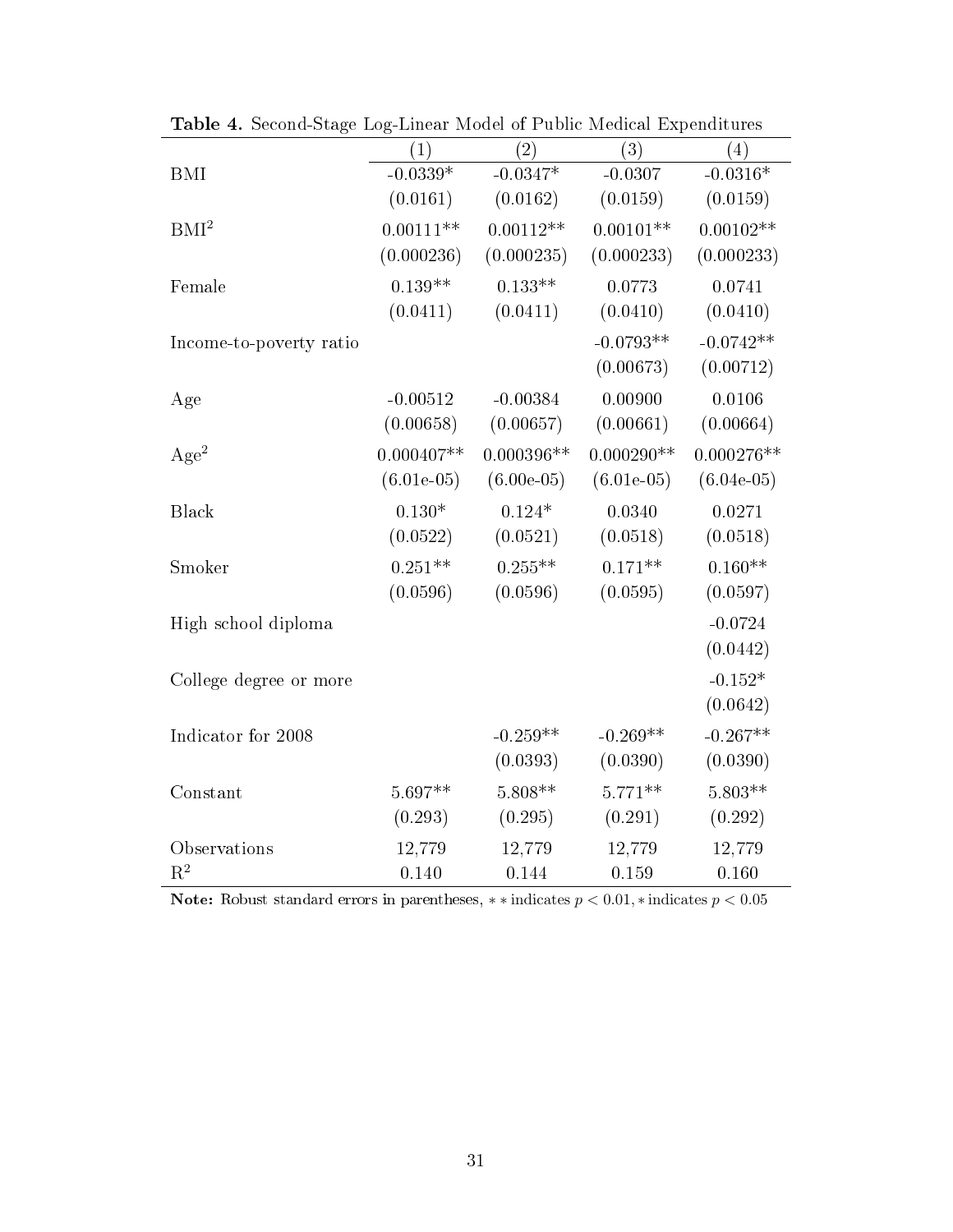|                                                                    |                   | Savings in                     |                  |                  |                          |
|--------------------------------------------------------------------|-------------------|--------------------------------|------------------|------------------|--------------------------|
|                                                                    |                   | Public Medical                 | DWL              |                  | TDWL                     |
| Counterfactual                                                     | AF                | Expenditure                    |                  | $\delta = 0$     | $\delta = 0.2$           |
| <b>BMI</b> Distribution:                                           | $\left( 1\right)$ | $\left( 2\right)$              | $\left(3\right)$ | $\left(4\right)$ | $\left(5\right)$         |
|                                                                    | $(\%)$            | $(billions \, \, \mathcal{S})$ | $(\%)$           |                  | $(billions \mathcal{S})$ |
| $(1)$ BMI'=BMI+1                                                   | 3.2               | $-32.4$                        |                  |                  |                          |
| $(2)$ BMI <sup>*</sup> = 25                                        | 14.3              | 144.2                          | 15.1             | 152.7            | 181.5                    |
| $(3)$ BMI <sup>*</sup> = 29                                        | 11.2              | 113.7                          | 11.4             | 115.4            | 138.2                    |
| (4) BMI <sup>*</sup> = 29 if obese &<br>$BMI^* = 24$ if overweight | 14.2              | 143.9                          | 13.1             | 132.5            | 161.3                    |
| $(5)$ BMI <sup>*</sup> = 25 if obese<br>or overweight              | 16.5              | 166.3                          | 16.3             | 164.7            | 198.0                    |

Table 5a. Estimates of Total Costs and Deadweight Loss using MEPS BMI

Notes: The cost savings in column (2) equals the AF from column (1) multiplied by the total annual public medical expenditures, corresponding to area C in Figure 3. The DWL in column (4) corresponds to area A in Figure 3.